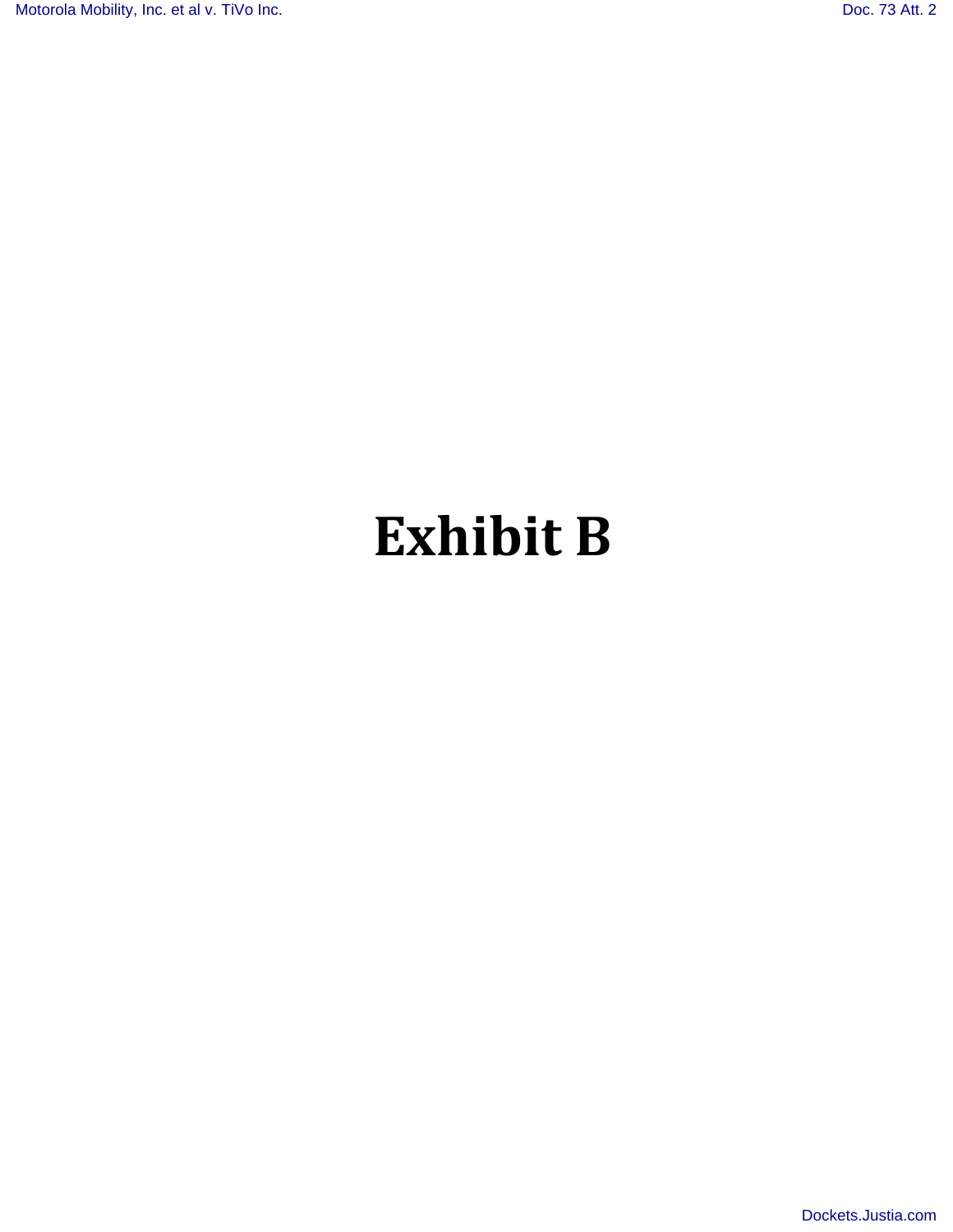

US007529465B2

## (12) **United States Patent** (10) **Patent NO.:** US **7,529,465 B2**

## **SYSTEM FOR TIME SHIFTING MULTIMEDIA CONTENT STREAMS**

- Inventors: **James M. Barton,** Los Gatos, CA (US); **Roderick James McInnis,** Milpitas, CA (US); **Alan S. Moskowitz,** San Francisco, CA (US); **Andrew Martin Goodman,** Menlo Park, CA (US); **Ching Tong Chow,** Fremont, CA (US); **Jean Swey Kao,** Cupertino, CA (US)
- Assignee: **TiVo Inc.,** Alviso, CA (US)  $(73)$
- Notice: Subject to any disclaimer, the term of this  $(* )$ patent is extended or adjusted under 35 U.S.C. 154(b) by 0 days.
- $(21)$ Appl. No.: 10/081,776
- $(22)$ Filed: **Feb.** 20,2002

#### $(65)$ **Prior Publication Data**

US 200210146233 A1 Oct. 10.2002

## **Related U.S. Application Data**

- $(63)$ Continuation of application No. 09/827,029, filed on Apr. 5, 2001, which is a continuation of application No. 091126,071, filed on Jul. 30, 1998, now Pat. No. 6,233,389.
- **Int. C1.**
- *H04N* **5/91** (2006.01)  $(52)$ **U.S. C1.** ............................. 386168; 386183; 386195;
- $(58)$ Field of Classification Search .......................... 386/1, 38614, 6-8,39, 40, 45, 46, 68, 69-70,75, 386181, 82, 83, 96, 98, 99, 104, 105, 106, 3861124, 125, 126; *H04N 5/76, 5/92, 5/781, H04N 5/783, 9/79*

See application file for complete search history.

## **(45) Date of Patent:**

#### (56) **References Cited**

## U.S. PATENT DOCUMENTS

3,682,363 A 811972 Hull

0594241 A1

(Continued)

#### FOREIGN PATENT DOCUMENTS

10/1993

 $EP$ 

(Continued)

#### OTHER PUBLICATIONS

European Patent Office, "Communication pursuant to Article 94(3) EPC", Foreign application No. 02 796 373.5-1522, received Jan.  $25$ , 2008, 6 pages.

(Continued)

Primary Examiner-Huy T Nguyen (74) Attorney, Agent, or Firm-Hickman Palermo Truong  $\&$ Becker LLP

#### (57) **ABSTRACT**

A multimedia time warping system. The TV streams are converted to an Moving Pictures Experts Group (MPEG) formatted stream for internal transfer and manipulation and are parsed and separated it into video and audio components. The components are stored in temporary buffers. Events are recorded that indicate the type of component that has been found, where it is located, and when it occurred. The program logic is notified that an event has occurred and the data is extracted from the buffers. The parser and event buffer decouple the CPU from having to parse the MPEG stream and from the real time nature of the data streams which allows for slower CPU and bus speeds and translate to lower system costs. Thevideo andaudio components are stored ona storage device and when the program is requested for display, the video and audio components are extracted from the storage device and reassembled into an MPEG stream which is sent to a decoder. The decoder converts the MPEG stream into TV output signals and delivers the TV output signals to a TV receiver.

#### 20 **Claims,** 12 **Drawing Sheets**



3861125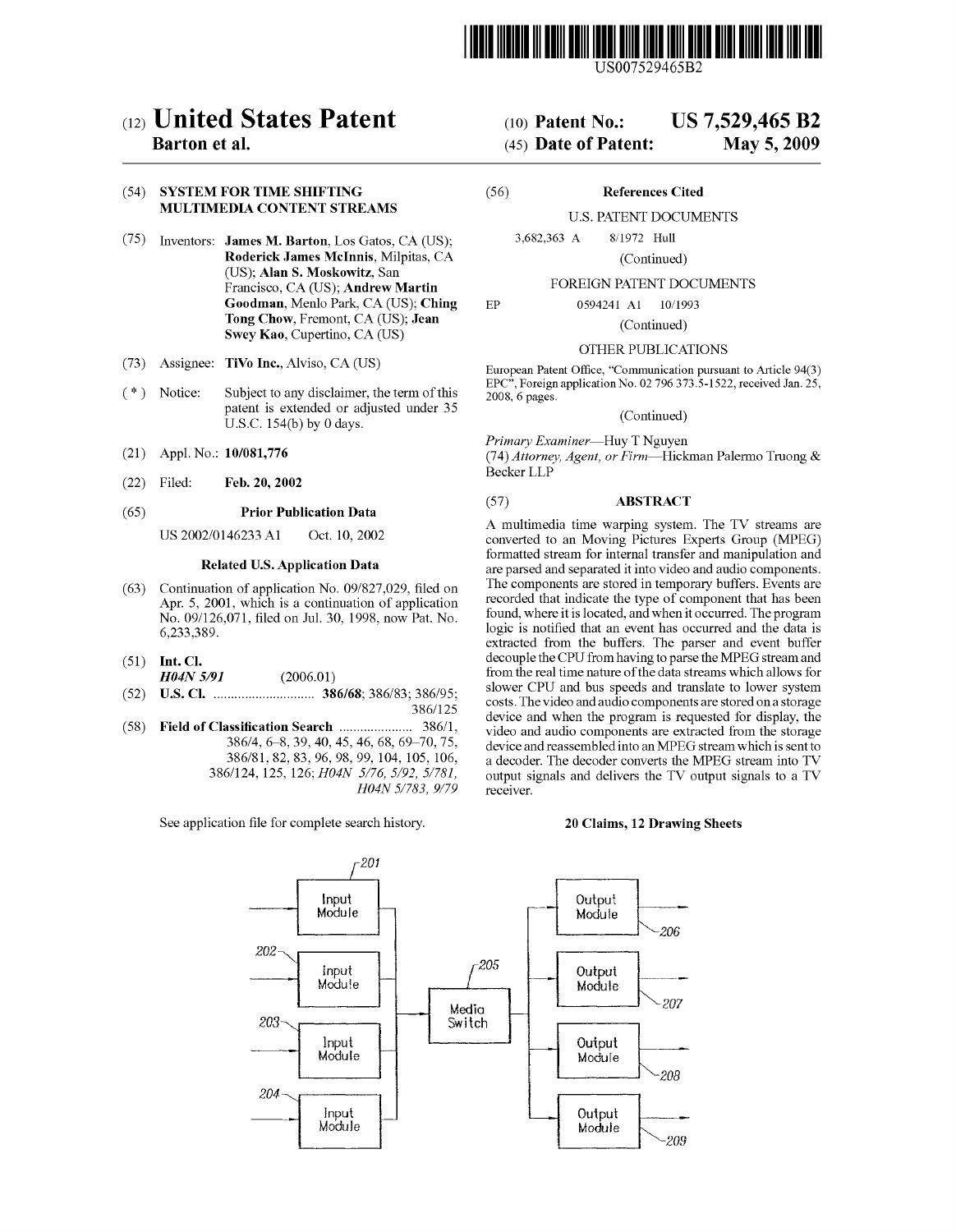## U.S. PATENT DOCUMENTS

| 3,942,190<br>A | 3/1976  | Detweiler          |
|----------------|---------|--------------------|
| 4,141,039<br>А | 2/1979  | Yamamoto           |
| 4,221,176<br>А | 9/1980  | Besore et al.      |
| А<br>4,224,481 | 9/1980  | Russell            |
| A<br>4,258,418 | 3/1981  | Heath              |
| A              | 1/1982  | Cooper             |
| 4,313,135      |         |                    |
| 4,347,527<br>A | 8/1982  | Lainez             |
| A<br>4,388,659 | 6/1983  | Lemke              |
| A<br>4,408,309 | 10/1983 | Kiesling et al.    |
| 4,423,480<br>A | 12/1983 | Bauer et al.       |
| А<br>4,439,785 | 3/1984  | Leonard            |
| 4,506,348<br>A | 3/1985  | Miller et al.      |
| 4,506,358<br>А | 3/1985  | Montgomery         |
| 4,602,297<br>А | 7/1986  | Reese              |
| 4,633,331<br>А | 12/1986 | McGrady et al.     |
| A<br>4,665,431 | 5/1987  | Cooper             |
| 4,688,106<br>А | 8/1987  | Keller et al.      |
| A<br>4,689,022 | 8/1987  | Peers et al.       |
| 4,706,121<br>А | 11/1987 | Young              |
| A              | 2/1988  | Hickok             |
| 4,723,181<br>A | 6/1988  | Koombes            |
| 4,752,834      | 7/1988  |                    |
| A<br>4,755,889 |         | Schwartz           |
| A<br>4,760,442 | 7/1988  | Oconnell et al.    |
| A<br>4,761,684 | 8/1988  | Clark et al.       |
| A<br>4,789,961 | 12/1988 | Tindall            |
| A<br>4,805,217 | 2/1989  | Morihiro et al.    |
| 4,816,905<br>А | 3/1989  | Tweedy et al.      |
| 4,821,121<br>А | 4/1989  | Beaulier           |
| A<br>4,833,710 | 5/1989  | Hirashima          |
| Ε<br>RE33,535  | 10/1989 | Cooper             |
| А<br>4,876,670 | 10/1989 | Nakabayashi et al. |
| A<br>4,891,715 | 1/1990  | Levy               |
| 4,897,867<br>A | 1/1990  | Foster et al.      |
| 4,920,533<br>А | 4/1990  | Dufresne et al.    |
| A<br>4,924,387 | 5/1990  | Jeppesen et al.    |
| 4,939,594<br>А | 7/1990  | Moxon et al.       |
| A              | 8/1990  | Fenwick et al.     |
| 4,947,244      |         |                    |
| 4,949,169<br>A | 8/1990  | Lumelsky et al.    |
| 4,949,187<br>А | 8/1990  | Cohen              |
| 4,963,866<br>А | 10/1990 | Duncan             |
| 4,963,995<br>А | 10/1990 | Lang               |
| A<br>4,972,396 | 11/1990 | Rafner             |
| 4,979,050<br>А | 12/1990 | Westland et al.    |
| 4,991,033<br>А | 2/1991  | Takeshita          |
| А<br>5,001,568 | 3/1991  | Efron et al.       |
| А<br>5,014,125 | 5/1991  | Pocock et al.      |
| А<br>5,018,186 | 5/1991  | Kimura et al.      |
| A<br>5,019,900 | 5/1991  | Clark et al.       |
| А<br>5,021,893 | 6/1991  | Scheffler          |
| 5,027,241<br>А | 6/1991  | Hatch et al.       |
| 5,027,400<br>A | 6/1991  | Baji et al.        |
| 5,047,857<br>Α | 9/1991  | Duffield et al.    |
| 5,057,932<br>А | 10/1991 | Lang               |
| 5,063,453<br>А | 11/1991 | Yoshimura et al.   |
| 5,089,885<br>A | 2/1992  | Clark et al.       |
| А<br>5,093,718 | 3/1992  | Hoarty et al.      |
| 5,109,281<br>A | 4/1992  | Koberi et al.      |
|                |         | Brim et al.        |
| 5,118,105<br>A | 6/1992  |                    |
| 5,126,852<br>A | 6/1992  | Nishino et al.     |
| 5,126,982<br>A | 6/1992  | Yifrach            |
| 5,130,792<br>A | 7/1992  | Tindell et al.     |
| 5,132,992<br>A | 7/1992  | Yurt et al.        |
| 5,134,499<br>A | 7/1992  | Sata et al.        |
| 5,142,532<br>A | 8/1992  | Adams              |
| 5,153,726<br>A | 10/1992 | Billing            |
| 5,168,353<br>А | 12/1992 | Walker et al.      |
| A<br>5,172,413 | 12/1992 | Bradley et al.     |
| 5,202,761<br>A | 4/1993  | Cooper             |
| 5,208,665<br>A | 5/1993  | McCalley et al.    |
| A<br>5,214,768 | 5/1993  | Martin et al.      |
|                |         |                    |
| A<br>5,226,141 | 7/1993  | Esbensen           |

| 5,233,423   | A |               | 8/1993  | Jermigan et al.              |
|-------------|---|---------------|---------|------------------------------|
| 5,233,603   | А |               | 8/1993  | Takeuchi                     |
| 5,237,648   | А |               | 8/1993  | Mills et al.                 |
| 5,241,428   | А |               | 8/1993  | Goldwasser et al.            |
| 5,245,430   | A |               | 9/1993  | Nishimura                    |
| 5,247,347   | А |               | 9/1993  | Litteral et al.              |
| 5,251,009   | А |               | 10/1993 | Bruno                        |
| 5,253,275   | А |               | 10/1993 | Yurt et al.                  |
| 5,283,659   | А |               | 2/1994  | Akiyama et al.               |
|             | А |               | 2/1994  | Bradley et al.               |
| 5,285,272   |   |               |         | Haskall                      |
| 5,287,182   | А |               | 2/1994  |                              |
| 5,311,423   | А |               | 5/1994  | Clark                        |
| 5,317,603   | А |               | 5/1994  | Osterweil                    |
| 5,317,604   | А |               | 5/1994  | Osterweil                    |
| 5,329,320   | А |               | 7/1994  | Yifrach                      |
| 5,357,276   | А |               | 10/1994 | Banker et al.                |
| 5,361,261   | А |               | 11/1994 | Edem et al.                  |
| 5,371,551   | А | $\frac{1}{2}$ | 12/1994 | 348/571<br>.<br>Logan et al. |
| 5,412,416   | А |               | 5/1995  | Nemirofsky                   |
| 5,414,455   | А |               | 5/1995  | Hooper et al.                |
| 5,428,731   | А |               | 6/1995  | Powers                       |
| 5,438,423   | Α | 哔             | 8/1995  | .<br>386/109<br>Lynch et al. |
| 5,440,334   | А |               | 8/1995  | Walters et al.               |
| 5,442,390   | А |               | 8/1995  | Hooper et al.                |
| 5,477,263   | А |               | 12/1995 | O'Callaghan et al.           |
| 5,481,542   | A |               | 1/1996  | Logston et al.               |
| 5,488,409   | А |               | 1/1996  | Yuen et al.                  |
| 5,506,615   | А |               | 4/1996  | Awaji                        |
| 5,508,940   | А |               | 4/1996  | Rossmere et al.              |
| 5,513,011   | А |               | 4/1996  | Matsumoto et al.             |
| 5,513,306   | А |               | 4/1996  | Mills et al.                 |
|             |   |               |         | Iizuka et al.                |
| 5,519,684   | А |               | 5/1996  |                              |
| 5,528,281   | А |               | 6/1996  | Grady et al.                 |
| 5,528,282   | А |               | 6/1996  | Voeten et al.                |
| 5,550,982   | А |               | 8/1996  | Long et al.                  |
| 5,583,561   | A |               | 8/1996  | Baker et al.                 |
| 5,559,999   | A |               | 9/1996  | Maturi et al.                |
| 5,572,261   | А |               | 11/1996 | Cooper                       |
| 5,577,190   | А |               | 11/1996 | Peters                       |
| 5,751,371   | А |               | 11/1996 | Shintani                     |
| 5,555,463   | А |               | 12/1996 | Staron                       |
| 5,581,479   | А |               | 12/1996 | McLaughlin et al.            |
| 5,586,264   | А |               | 12/1996 | Belknap et al.               |
|             |   |               |         |                              |
| 5,600,379   | A |               | 2/1997  | Wagner                       |
| 5,604,544   | А |               | 2/1997  | Bertram                      |
| 5,612,749   | А |               | 3/1997  | Bacher et al.                |
| 5,614,940 A |   |               | 3/1997  | Cobbley et al.               |
| 5,615,401   | А |               | 3/1997  | Harscoet et al.              |
| 5,619,247 A |   |               | 4/1997  | Russo                        |
| 5,625,464 A |   |               | 4/1997  | Compoint et al.              |
| 5,629,732   | А |               | 5/1997  | Moskowitz et al.             |
| 5,635,984   | А |               | 6/1997  | Lee                          |
| 5,648,824   | А |               | 7/1997  | Dunn et al.                  |
|             |   |               |         | Porter et al.                |
| 5,659,539   | A |               | 8/1997  |                              |
| 5,675,388   | А |               | 10/1997 | Cooper                       |
| 5,696,866   | А |               | 12/1997 | Iggulden et al.              |
| 5,696,868   | А |               | 12/1997 | Kim et al.                   |
| 5,701,383   | А |               | 12/1997 | Russo et al.                 |
| 5,706,388   | А |               | 1/1998  | Isaka                        |
| 5,715,356   | А |               | 2/1998  | Hirayama et al.              |
| 5,719,982   | A |               | 2/1998  | Kawamura et al.              |
| 5,721,815   | А |               | 2/1998  | Ottesen et al.               |
| 5,721,878   | A |               | 2/1998  | Ottensen et al.              |
|             |   |               |         |                              |
| 5,724,474   | A |               | 3/1998  | Oguro et al.                 |
| 5,751,282   | А |               | 5/1998  | Girard et al.                |
| 5,751,338   | А |               | 5/1998  | Ludwig et al.                |
| 5,751,883   | A |               | 5/1998  | Ottesen et al.               |
| 5,754,254   | A | 串             | 5/1998  | Kobayashi et al.  386/96     |
| 5,761,417   | А |               | 6/1998  | Henley et al.                |
| 5,771,334   | А |               | 6/1998  | Yamauchi et al.              |
| 5,774,170   | А |               | 6/1998  | Hite et al.                  |
|             |   |               |         |                              |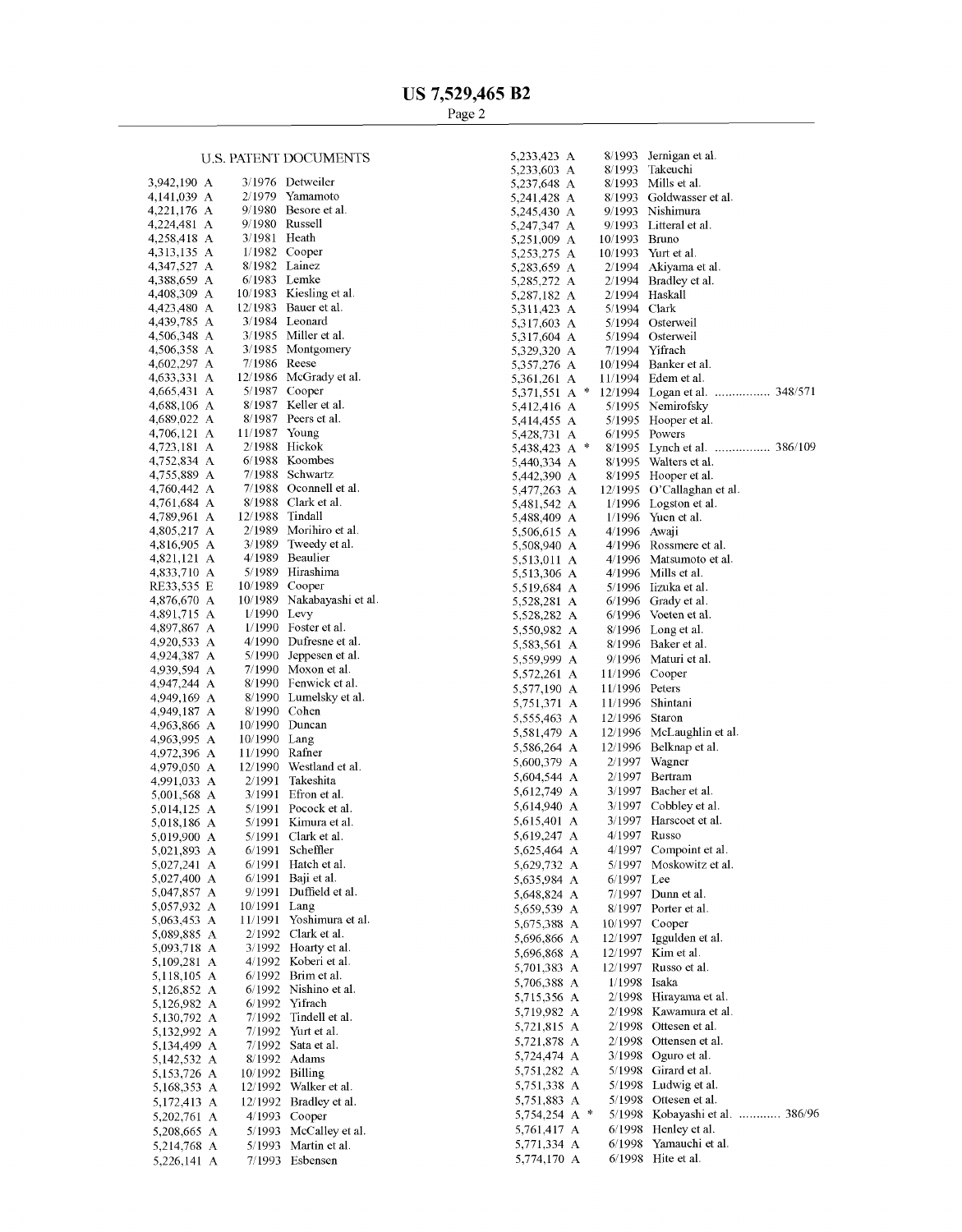| 5,774,186 A                   |                    | 6/1998             | Brodsky et al.                     |
|-------------------------------|--------------------|--------------------|------------------------------------|
| 5,778,137                     | А                  | 7/1998             | Nielsen et al.                     |
| 5,805,763                     | А                  | 9/1998             | Lawler et al.                      |
| 5,815,689                     | А                  | 9/1998             | Shaw et al.                        |
| 5,822,493 A<br>5,852,705 A    |                    | 10/1998<br>12/1998 | Uehara et al.<br>Hanko et al.      |
| 5,862,342 A                   |                    | 1/1999             | Winter et al.                      |
| 5,864,682 A                   |                    | 1/1999             | Porter et al.                      |
| 5,870,553 A                   |                    | 2/1999             | Shaw et al.                        |
| 5,889,915 A                   |                    | 3/1999             | Hewton                             |
| 5,892,884                     | $\ast$<br>А        | 4/1999             | Sugiyama et al.  386/96            |
| 5,899,578 A                   |                    | 5/1999             | Yanagihara et al.                  |
| 5,920,572 A                   |                    | 7/1999             | Washington et al.                  |
| 5,920,842 A                   |                    | 7/1999             | Cooper et al.                      |
| 5,930,444 A<br>5,949,948 A    |                    | 7/1999<br>9/1999   | Camhi et al.<br>Krause et al.      |
| 5,949,954 A                   |                    | 9/1999             | Young et al.                       |
| 5,956,716 A                   |                    | 9/1999             | Kenner et al.                      |
| 5,963,202 A                   |                    | 10/1999            | Polish                             |
| 5,973,679 A                   |                    | 10/1999            | Abbott et al.                      |
| 5,991,496 A                   |                    | 11/1999            | Kojitma                            |
| 5,995,709 A                   |                    | 11/1999            | Tsuge                              |
| 6,112,226 A                   |                    | 11/1999            | Weaver et al.                      |
| 5,999,691                     | $\frac{1}{2}$<br>А | 12/1999            | Takagi et al.  386/46              |
| 6,002,832 A                   |                    | 12/1999            | Yoneda                             |
| 6,005,562 A                   |                    | 12/1999            | Shiga et al.<br>Ahmad et al.       |
| 6,005,564 A<br>6,018,612 A    |                    | 12/1999<br>1/2000  | Thomason et al.                    |
| 6,028,599 A                   |                    | 2/2000             | Yuen et al.                        |
| RE36,801                      | $\frac{1}{2}$<br>Ε | 8/2000             | Logan et al.  386/124              |
| 6,138,147                     | А                  | 10/2000            | Weaver et al.                      |
| 6,141,385                     | A                  | 10/2000            | Yamaji et al.                      |
| 6,151,059 A                   |                    | 11/2000            | Schein et al.                      |
| 6,154,771                     | А                  | 11/2000            | Rangan et al.                      |
| 6,163,644                     | А                  | 12/2000            | Owashi et al.                      |
| 6,167,083                     | A                  | 12/2000            | Sporer et al.                      |
| 6,169,843 B1                  |                    | 1/2001             | Lenihan et al.                     |
| 6,192,189                     | B1                 | 2/2001             | Fujinami et al.                    |
| 6,198,877<br>6,226,447        | B1<br>B1           | 3/2001<br>5/2001   | Kawamura et al.<br>Sasaki et al.   |
| 6,233,389                     | B1                 | 5/2001             | Barton et al.                      |
| 6,249,641                     | B1                 | 6/2001             | Yokota                             |
| 6,253,375                     | B1                 | 6/2001             | Gordon et al.                      |
| 6,256,704 B1                  |                    | 7/2001             | Hlava et al.                       |
| 6,272,672                     | B1                 | 8/2001             | Conway                             |
| 6,278,837                     | B1 *               | 8/2001             | Yasukohchi et al.  386/124         |
| 6,282,209                     | B1                 | 8/2001             | Kataoka et al.                     |
| 6,285,824 B1                  |                    | 9/2001             | Yanagihara et al.                  |
| 6,292,618 B1*                 |                    | 9/2001             | Ohara et al.  386/46               |
| 6,292,619<br>6,301,711        | $B1*$<br>B1        | 9/2001<br>10/2001  | Fujita et al.  386/52<br>Nusbickel |
| 6,304,714                     | B1                 | 10/2001            | Krause et al.                      |
| 6,330,675                     | B1                 | 12/2001            | Wiser et al.                       |
| 6,341,195                     | $B1*$              | 1/2002             | Mankovitz et al.  386/83           |
| 6,353,461                     | B1 *               | 3/2002             | Shore et al.  348/722              |
| 6,363,212                     | B1                 | 3/2002             | Fujinami et al.                    |
| 6,529,685                     | B <sub>2</sub>     | 3/2002             | Ottesen et al.                     |
| 6,400,407                     | B1                 | 6/2002             | Zigmond et al.                     |
| 6,424,791                     | B1 *               | 7/2002             | Saib<br>386/83                     |
| 6,445,738 B1                  |                    | 9/2002             | Zdepski et al.                     |
| 6,445,872 B1*<br>6,498,894 B2 |                    | 9/2002<br>12/2002  | Sano et al.<br>Ito et al.          |
| 6,504,990                     | $B1*$              | 1/2003             | Abecassis  386/46                  |
| 6,542,695                     | B1 *               | 4/2003             | Akiba et al.  386/125              |
| 6,553,178 B2*                 |                    | 4/2003             |                                    |
| 6,788,882 B1                  |                    | 9/2004             | Geer et al.                        |
| 7,272,298 B1                  |                    | 9/2007             | Lang et al.                        |
| 2005/0025469 A1               |                    | 2/2005             | Geer et al.                        |
| 2005/0122335 A1               |                    | 6/2005             | MacInnis et al.                    |

| 2005/0132418 A1 |  | $6/2005$ Barton et al.  |
|-----------------|--|-------------------------|
| 2005/0226604 A1 |  | 10/2005 Kawamura et al. |

#### FOREIGN PATENT DOCUMENTS

| ЕP        | 0594241 B1         | 4/1994  |
|-----------|--------------------|---------|
| ЕP        | 0 701 371<br>- A 1 | 3/1996  |
| ЕP        | 0726574<br>- A 2   | 8/1996  |
| ЕP        | 07255774<br>A2.    | 8/1996  |
| ЕP        | 0785675 A2         | 7/1997  |
| EP        | 0817483 A2         | 1/1998  |
| EP        | 0817483 A2         | 1/1998  |
| GB        | 2222742 A          | 8/1989  |
| WΟ        | WO 91/03112 A1     | 8/1990  |
| <b>WO</b> | 92/04573           | 6/1992  |
| WO.       | WO 92/22983 A2     | 12/1992 |
| <b>WO</b> | WO 93/16557 A1     | 8/1993  |
| WO.       | WO 98/56188 A2     | 12/1998 |
| <b>WO</b> | WO 00/76130 A1     | 5/2000  |
| WΟ        | WO 00/33568 A1     | 6/2000  |

## OTHER PUBLICATIONS

Claims, Foreign application No. 02 796 373.5-1522, 5 pages.

United States Petent and Trademark Office, "Ex Parte Reexamimation Communication Transmittal Form", Reemamination Control No. 90/007750, dated Nov. 28, 2007, 20 pages.

Office Action from CN for foreign patent application No. 200410056388.3 dated Nov. 25, 2005 (15 pgs)—attached.

Inside MacIntosh "QuickTime", Apple Technology Library by Apple Computer, Inc., 0 1993 (published by Addison-Wesley Publishing Company) 719 pgs.

Inside MacIntosh "Files", Apple Technology Library by Apple Computer, Inc., 0 1992 (published by Addison-Wesley Publishing Company) 532 pgs.

Inside MacIntosh "Memory", Apple Technology Library by Apple Computer, Inc., © 1992 (published by Addison-Wesley Publishing Company) 303 pgs.

Inside MacIntosh "QuickTime Components", Apple Technology Library by Apple Computer, Inc., © 1993 (published by Addison-Wesley Publishing Company) 828 pgs.

Inside MacIntosh "Overview", Apple Technology Library by Apple Computer, Inc., © 1992 (published by Addison-Wesley Publishing Company) 251 pgs.

Quantum Q500 Series High Capacity 51/4 Fixed Disk Drive, Quantum Corporation, © 1983 (2 pgs).

Quantum 42080 Low-Cost, 85 Megabyte Fixed Disk Drive, "85 Mb capacity/40ms average access time", Quantum Corporation, © 1982  $(2 \text{ pos})$ .

OEM Interface Specifications for DSAA-3xxx, 3.5-Inch Hard Disk Drive with ATA Interface, IBM Corporation, © 1994 (65 pgs).

DiviCom, MP100 User Guide, DiviCom, Inc., © 1996 (97 pgs).

Media Stream, "Satellite Receiver" Installation and Users Guide for Windows 95, Media4, Inc., © 1996 (33 pgs).

International Standard ISO/IEC 13818-1:2000(E) "Information Technology-Generic Coding of Moving Pictures and Associated Audio Information: Systems", © ISO/IEC 2000, Downloaded Jun. 30,2005 (173 pgs).

International Standard ISO/IEC 13818-1:2000/Amd.2:2004(E) "Information Technology-Generic Coding of Moving Pictures and Associated Audio Information: Systems", Amendment 2: Support of IPMP on MPEG-2 Systems, © ISO/IEC 2004, Downloaded Jun. 30, 2005 (13 pgs).

International Standard ISO/IEC 13818-2:2000(E) "Information Technology-Generic Coding of Moving Pictures and Associated Audio Information: Video", © ISO/IEC 2000, Downloaded Jun. 30, 2005 (219 pgs).

International Standard ISOIIEC 13818-3:1998(E) "Information Technology-Generic Coding of Moving Pictures and Associated Audio Information: Audio", © ISO/IEC 1998 (125 pgs).

Guide to VAX/VMS File Applications,, Software Version VAX/VMS Version 4.0, Sep. 1984 (19 pgs).

Harrick M. Vin, et al., *Designing A Multiuser HDTV Storage Server*, IEEE Journal, vol. 11, No. 1, Jan. 1993 (pp. 153-164).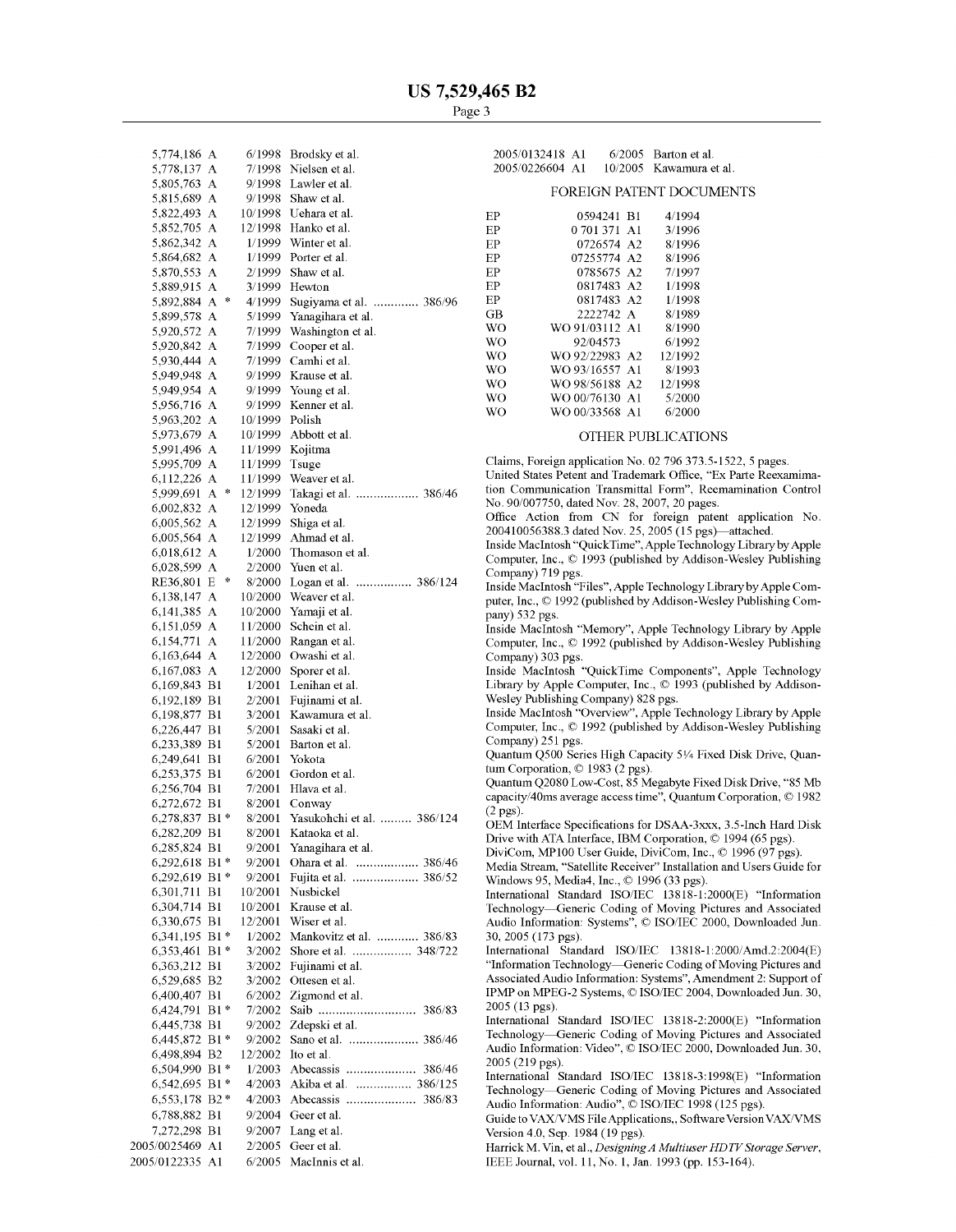Quantum Fireball 640/1280S Product Manual, Quantum®, Copyright © 1995 by Quantum Corporation (190 pgs).

Winston Hodge, et al., "Chapter 7, *True Video on Demand vs. Near Edeo on Demand"* , delivered at National Cable Television Conference, May 24, 1994 (pp. 103-120).

Cyril U. Orji, et al., "Design and Configuration Rationales for Digital *Edeo Storage and Delivery Systems",* Multimedia Tools and Applications, 9,  $\overline{275\text{-}302}$  (1992),  $\overline{\odot}$  1992 Kluwer Academic Publishers, Boston (pp. 275-302).

R. Johnston, et al., "*A Digital Television Sequence Store*", IEEE, (pp. 594-600) © 1978.

M. Hausdorfer, *"Symposium Record Broadcast Sessions",* HDTV Production: Today and Tomorrow, Jun. 17, 1989, (7 pgs).

S. Berson, *"Computer Science Department Technical Report",* Staggered Striping in Multimedia Information System, Dec. 1993, Apr. 29, 1994, (24 pgs).

Comer Filepro Performance Series, CFP1060E/CFP1060S/ CFP1060W, *"Intelligent Disk Drive Product Manual",* Rev. A, May 1994, 0 1994, Comer Peripherals, Inc., (79 pgs).

Hugh M. Sierra, "An Introduction to Direct Access Storage Devices", 0 1990 by Academic Press, Inc., (269 pgs).

Douglas T. Anderson, *"The Hard Disk Technical Guide",* Tenth Revision S-D., Feb. 1994, © 1990, 1991, 1992, 1993, 1994 by Micro House International Inc., (70 pgs).

K. Shen et al., *A Fast Algorithm for Video Parsing Using MPEG Compressed Sequences, IEEE, pp. 252-255 (0-8185-7310-9/626/* 1995).

S. Smollar et al., *Content-based Video Indexing and Retrieval*, IEEE, Summer 1994, pp. 62-72.

\* cited by examiner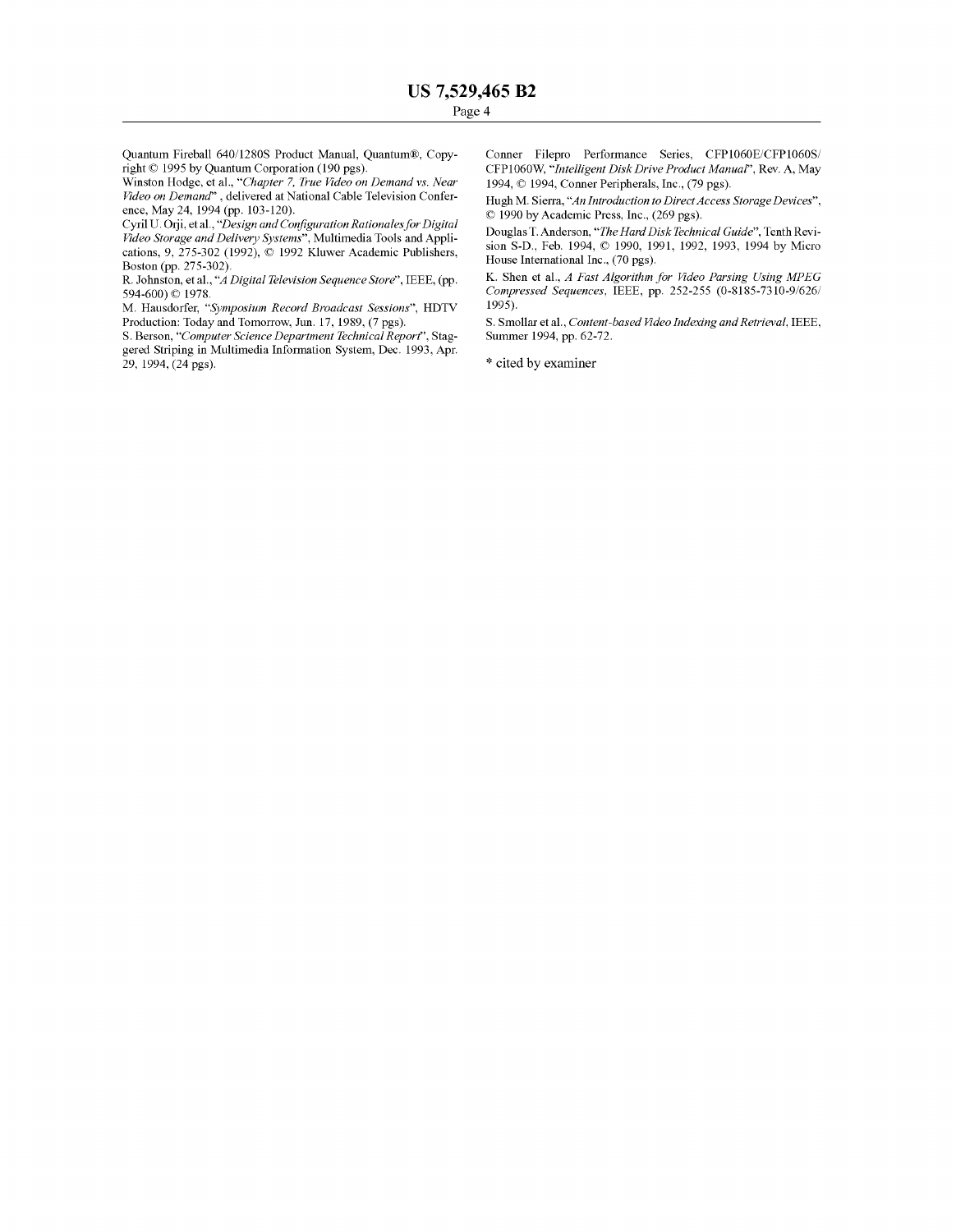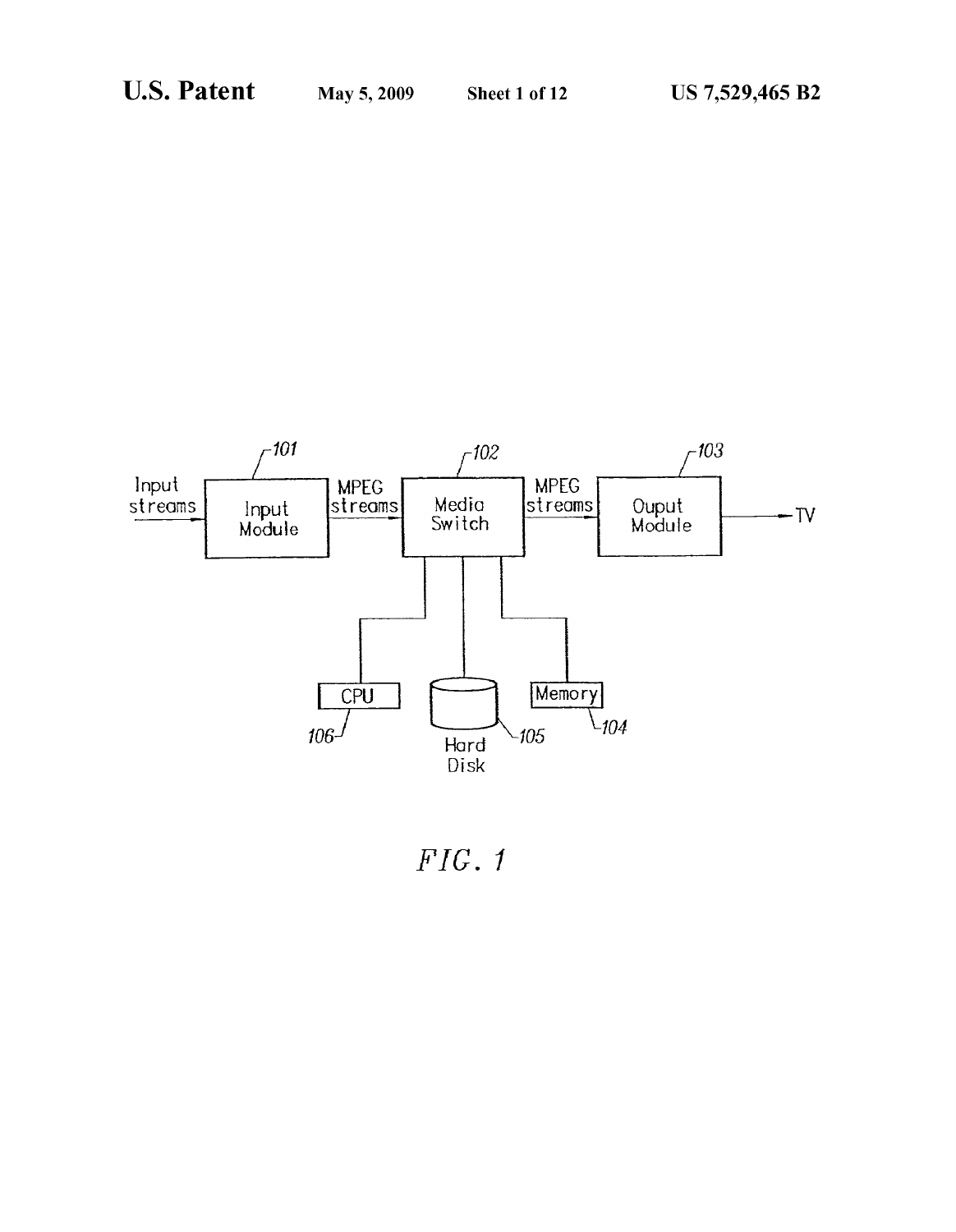

*FIG.* 2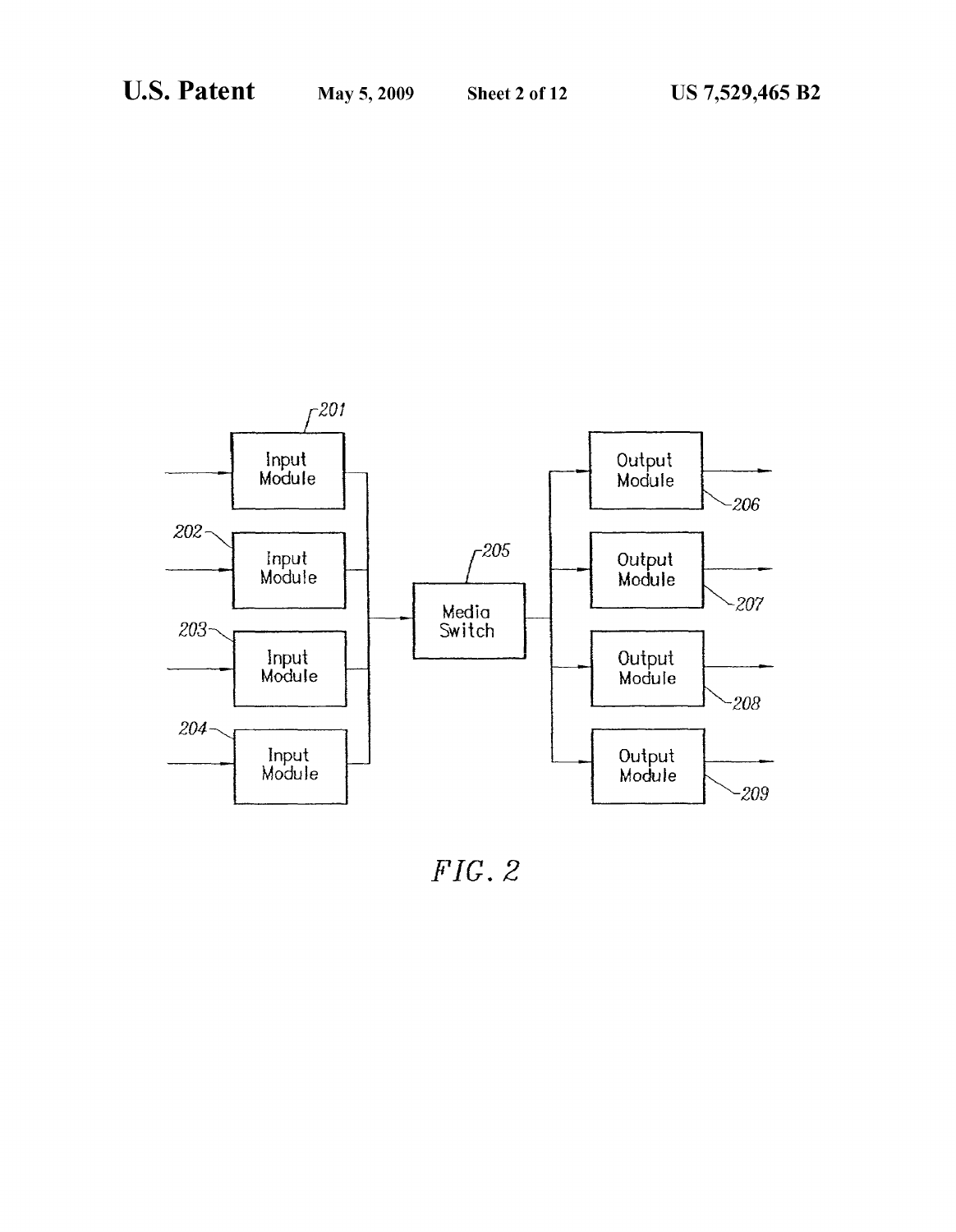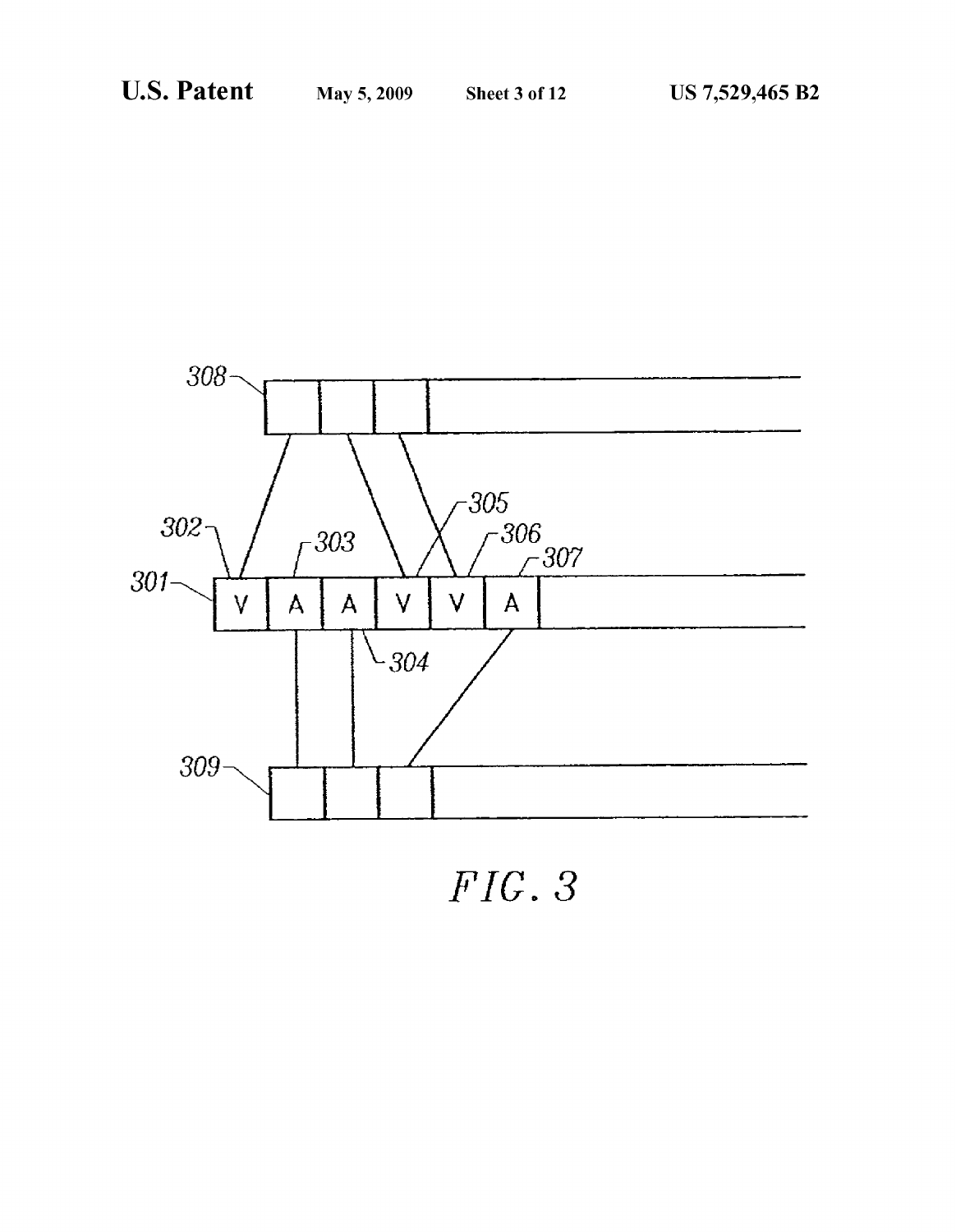

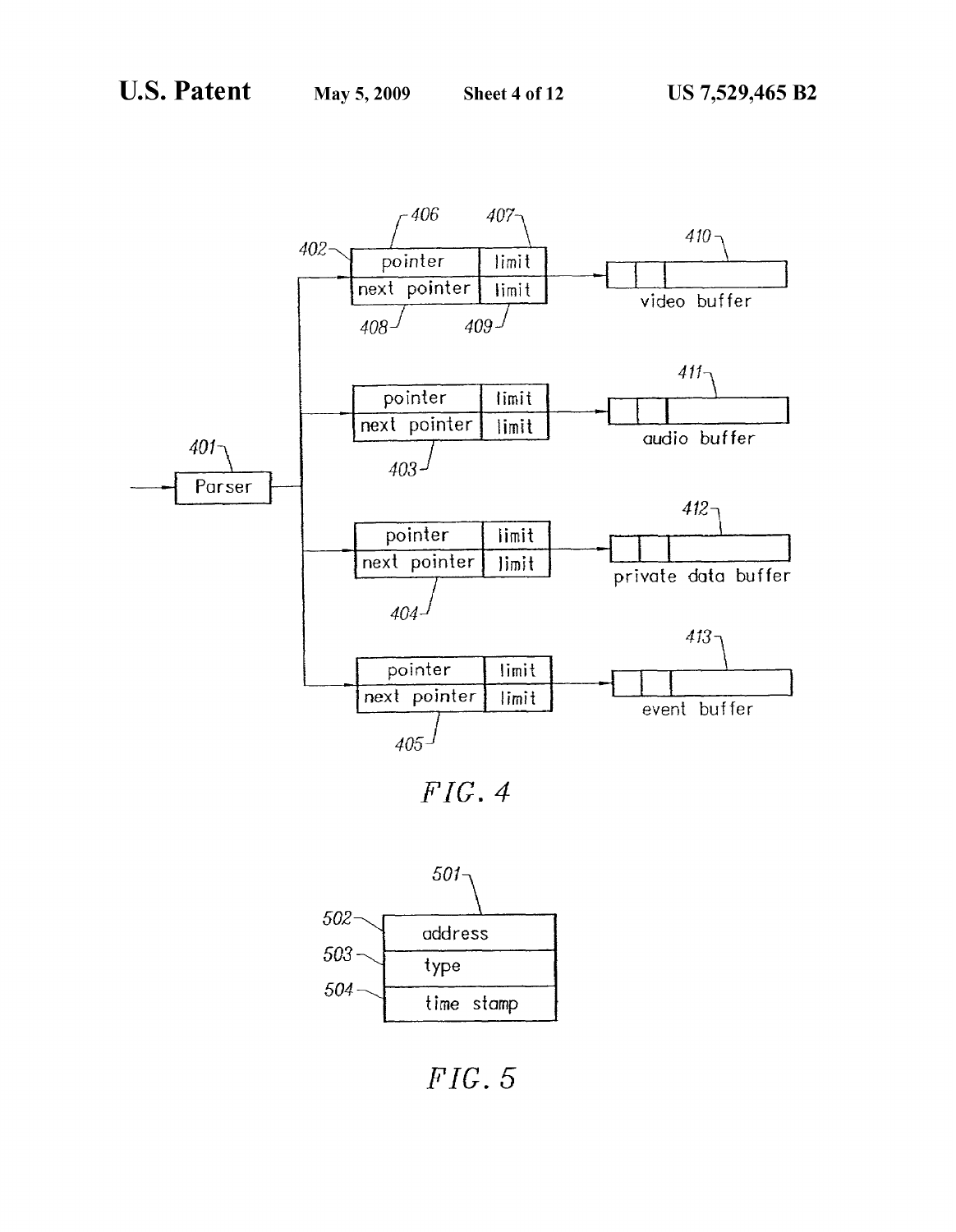

 $FIG. 6$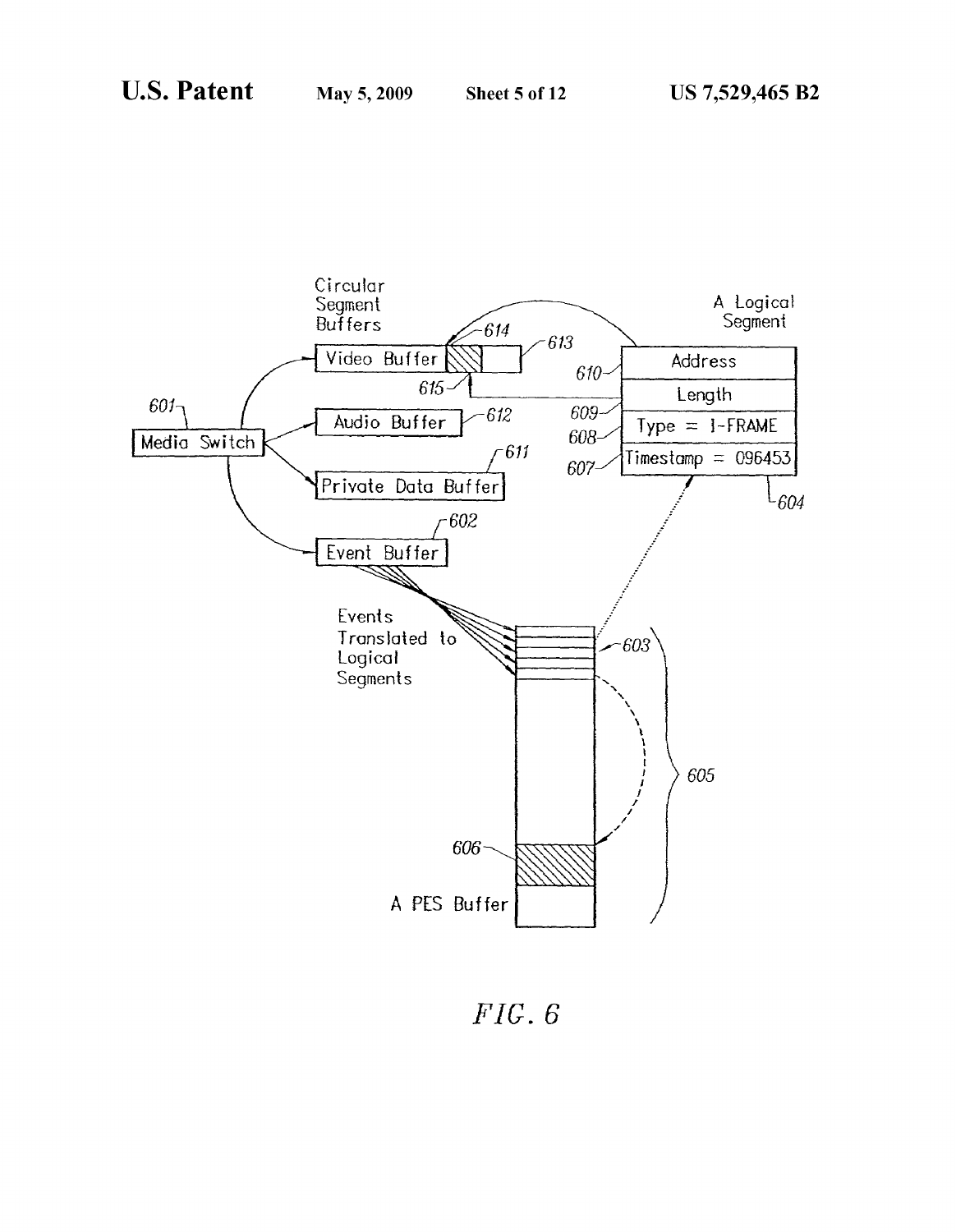

*FIG.* 7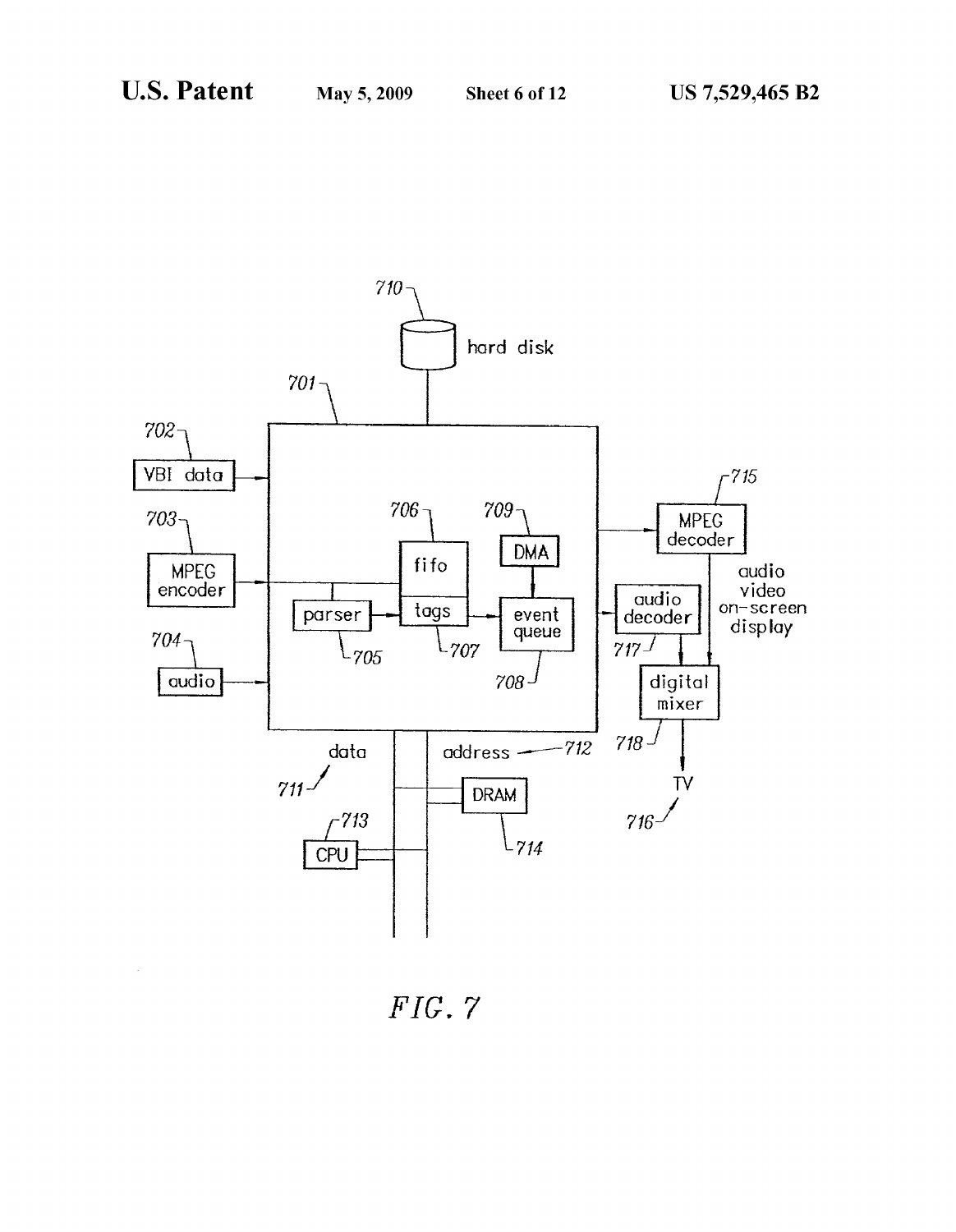

*FIG.* 8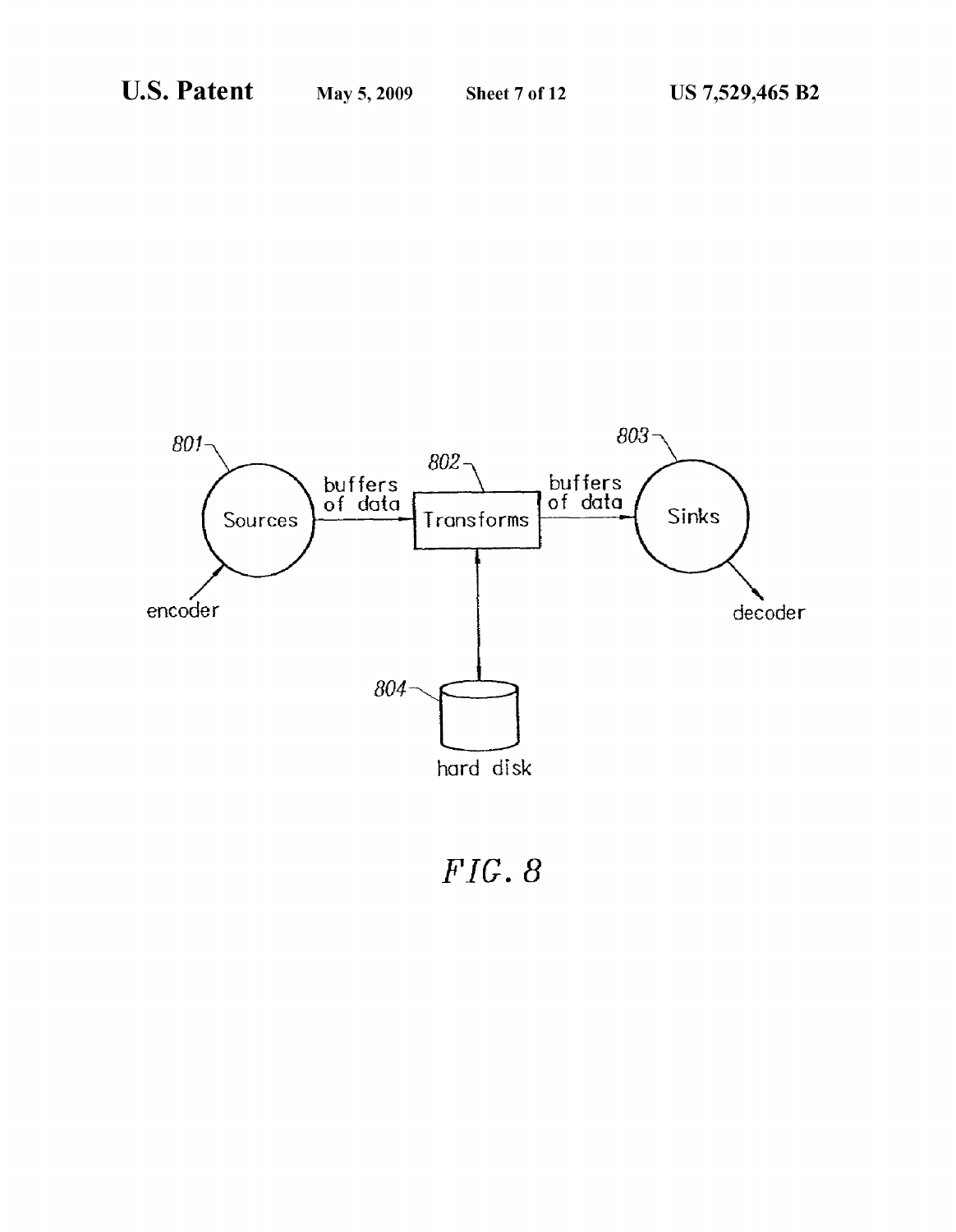

 $FIG. 9$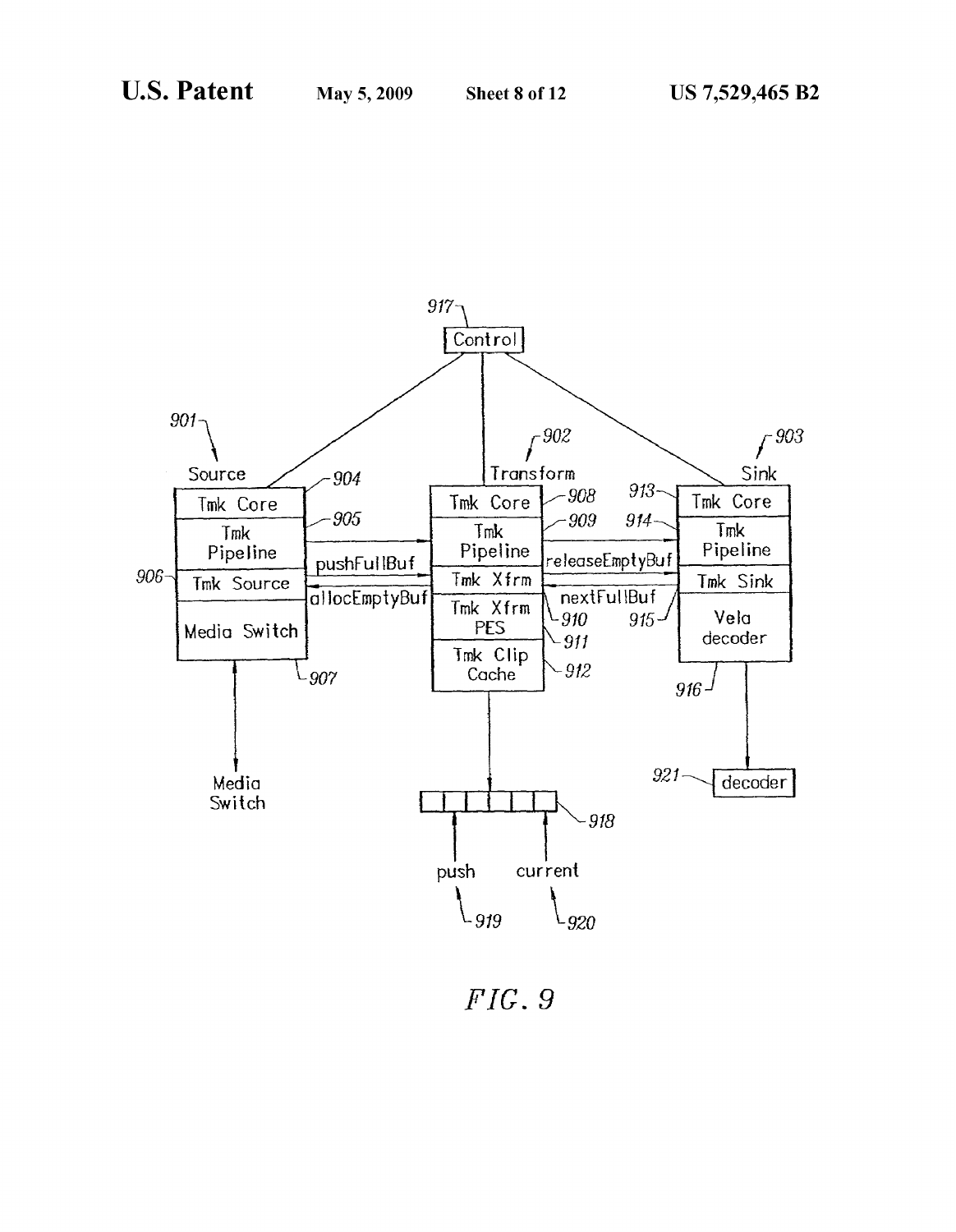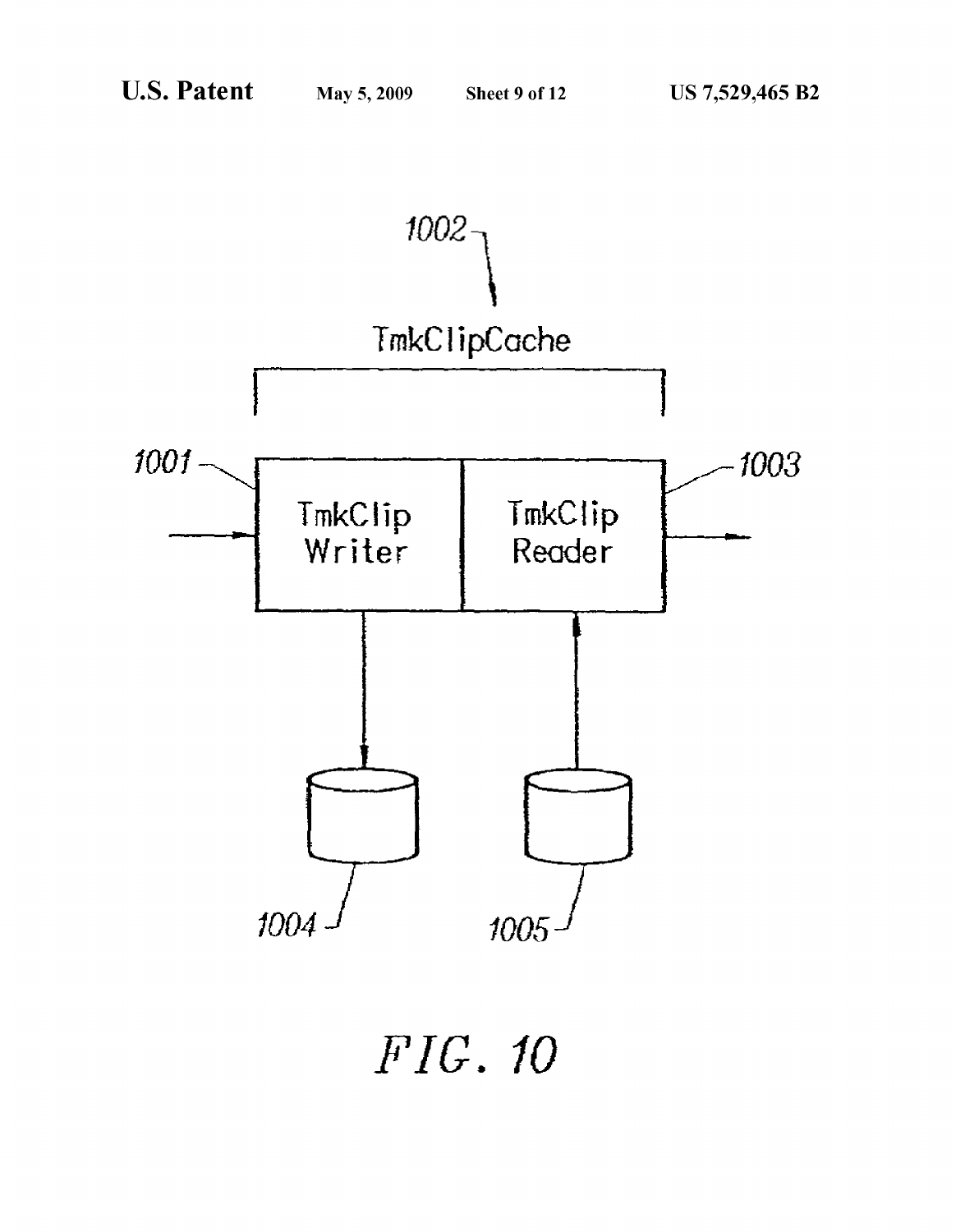

*FIG. I1*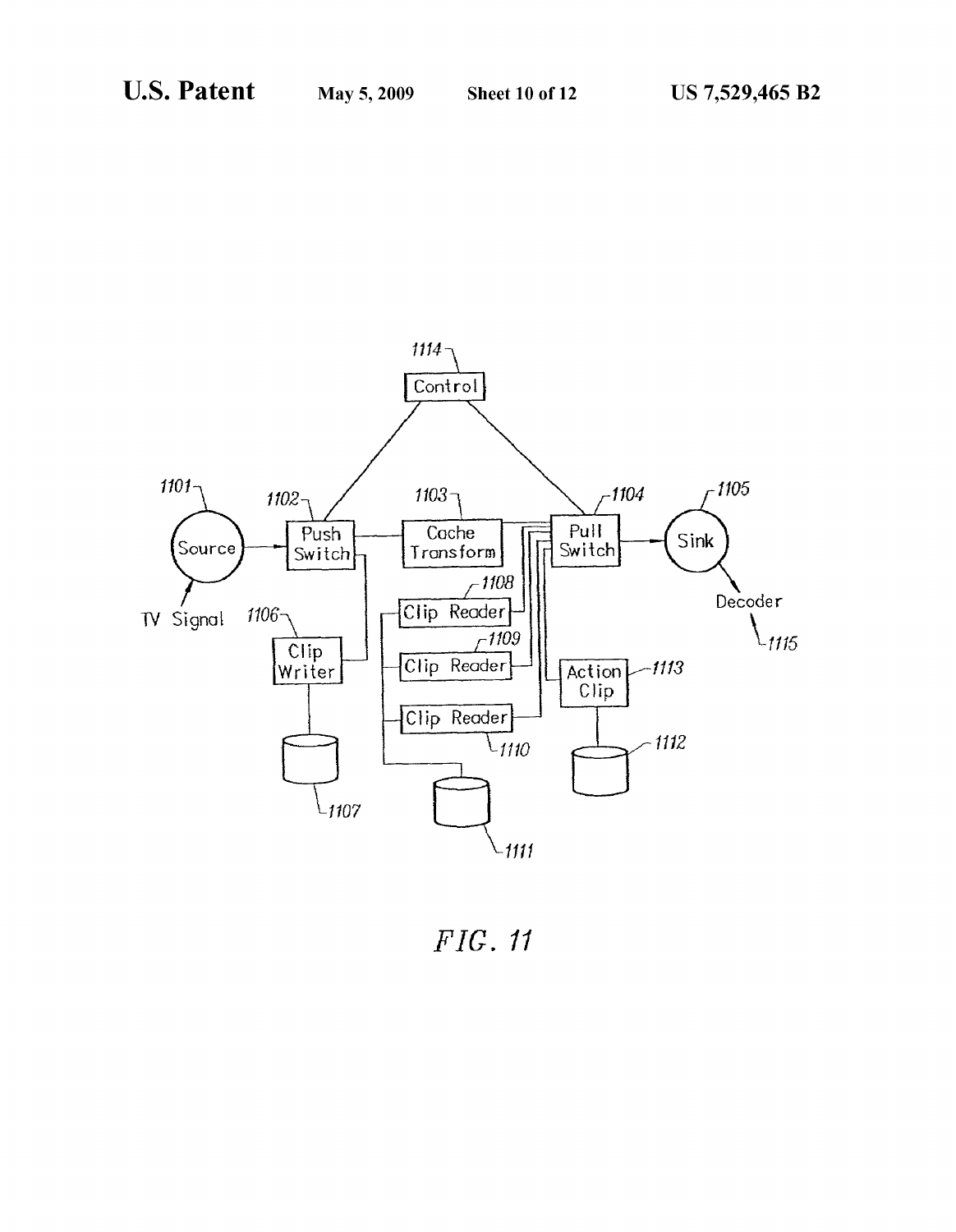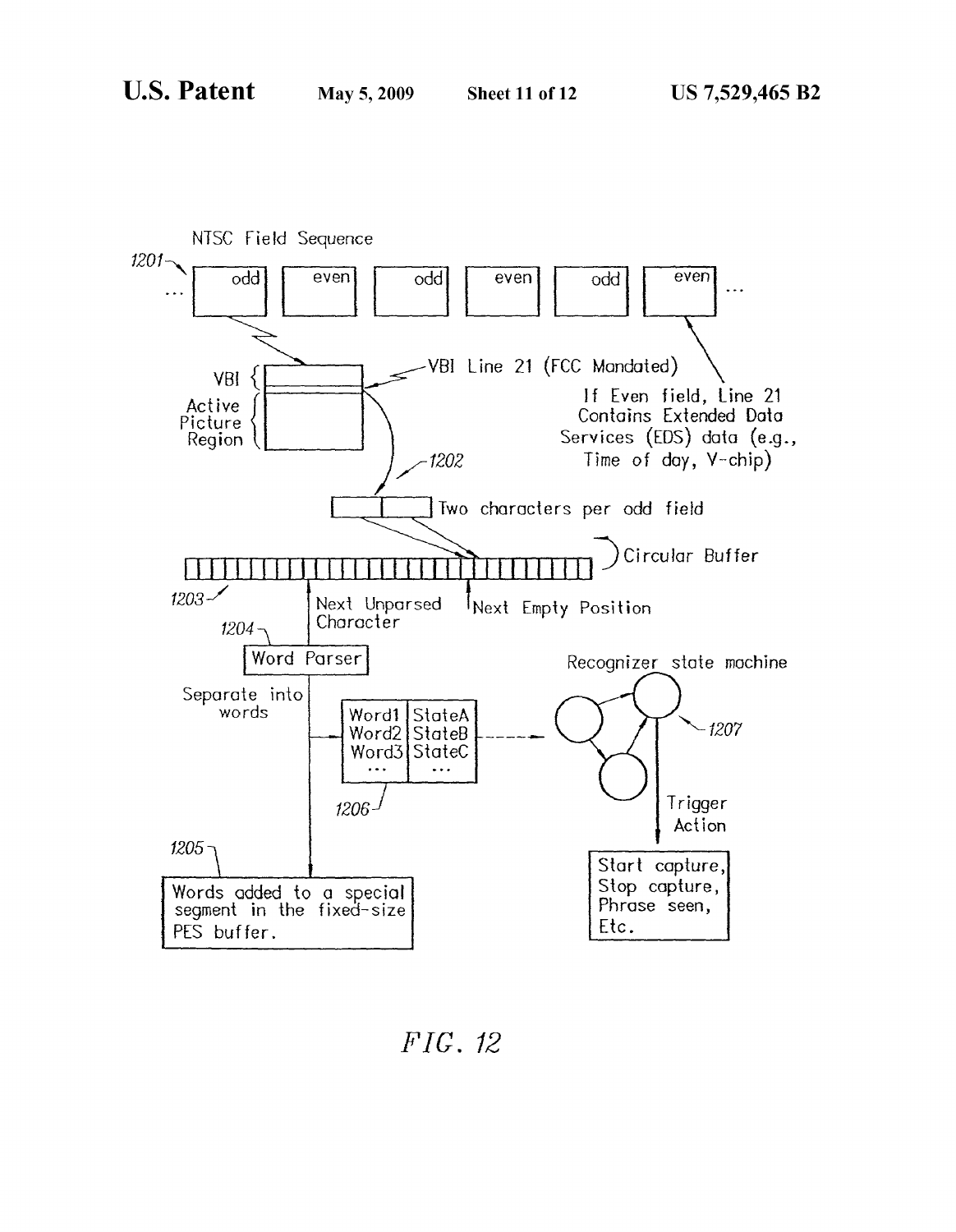

FIG. *13*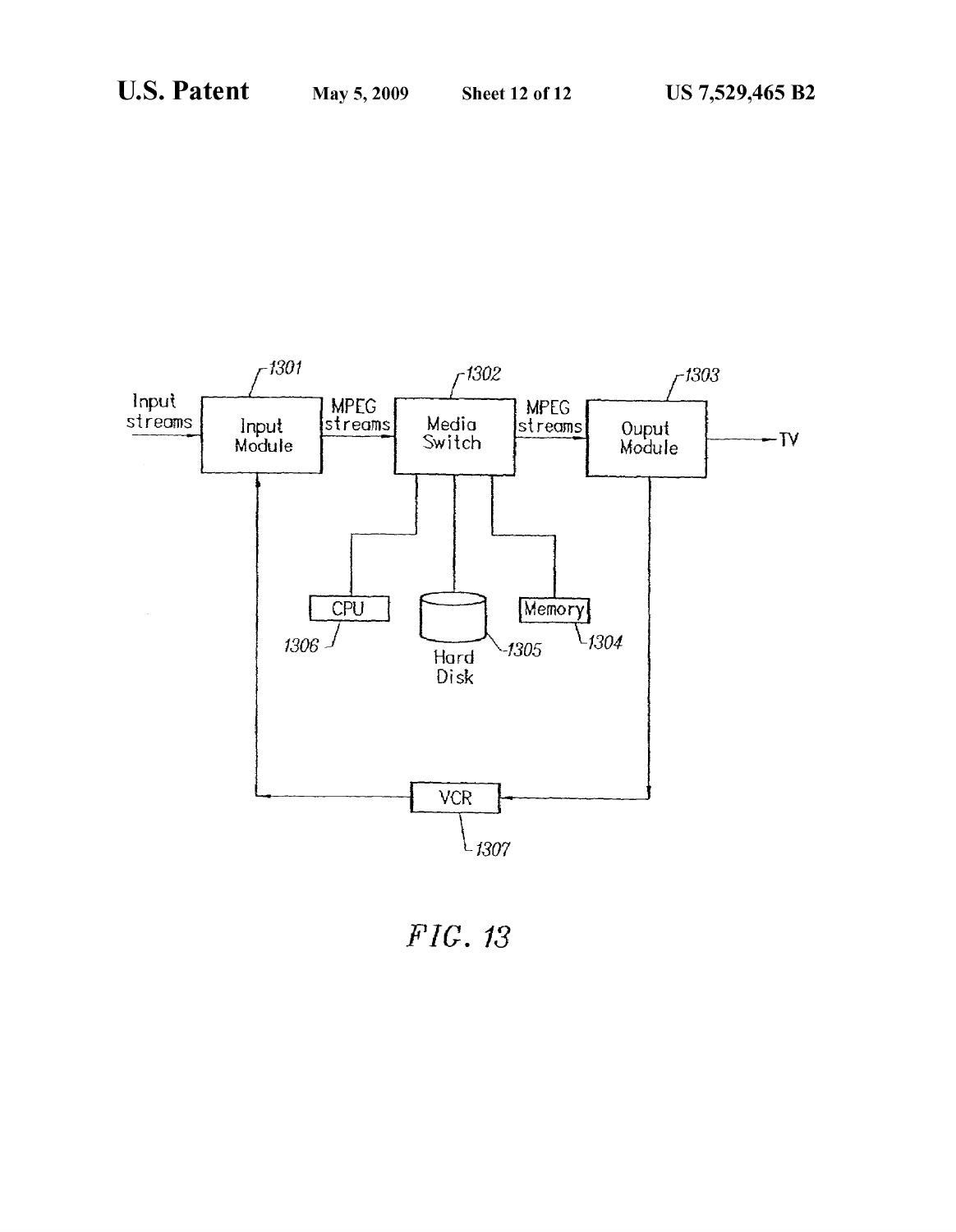## **SYSTEM FOR TIME SHIFTING SUMMARY OF THE INVENTION MULTIMEDIA CONTENT STREAMS**

tion Ser. No. 09/827,029 filed on 5 Apr. 2001 which is a the invention allows the user to store selected television continuation of U.S. patent application Ser. No. 09/126,071 broadcast programs while the user is simultane (now U.S. Pat. No.  $6,233,389$ ), filed on 30 Jul. 1998.

invention relates to the real time capture, storage, and display (DBS), or Advanced Television Standards Committee<br>(ATSC) Analog TV streams are converted to an Moving

The Video Cassette Recorder (VCR) has changed the lives nal transfer and manipulation, while pre-formatted MPEG of television (TV) viewers throughout the world. The VCR 20 streams are extracted from the digital TV signal a has offered viewers the flexibility to time-shift TV programs in a similar format to encoded analog streams.<br>to match their lifestyles. The invention parses the resulting MPEG stream and sepa-

the VCR. The VCR gives the viewer the ability to play, components into temporary buffers. Events are recorded that rewind, fast forward and pause the stored program material. 25 indicate the type of component that has been rewind, fast forward and pause the stored program material. 25 indicate the type of component that has been found, where it<br>These functions enable the viewer to pause the program play-<br>is located and when it occurred. The These functions enable the viewer to pause the program play-<br>back whenever he desires, fast forward through unwanted<br>that an event has occurred and the data is extracted from the program material or commercials, and to replay favorite buffers,<br>scenes. However, a VCR cannot both capture and play back There

One approach to solving this problem is to use several data streams. This decoupling allows for slower CPU and bus<br>VCRs. For example, if two video tape recorders are available, speeds which translate to lower system costs VCRs. For example, if two video tape recorders are available,<br>it might be possible to Ping-Pong between the two. In this The video and audio components are stored on a storage<br>case, the first recorder is started at the beg gram of interest. If the viewer wishes to rewind the broadcast, 35 and audio components are extracted from the storage device the second recorder begins recording, while the first recorder and reassembled into an MPEG stream, The MPEG stream is<br>and reassembled into an MPEG stream, The MPEG stream, The MPEG stream, The MPEG stream, The MPEG stream is halted, rewound to the appropriate place, and playback<br>initiated. However, at least a third video tape recorder is<br>required if the viewer wishes to fast forward to some point in<br>required if the viewer wishes to fast for operate, while never supporting all desired functions. In addi-<br>tion, tapes are of finite length, and may potentially end at Other aspects and advantages of the invention will become<br>incorrection and integration of the inv inconvenient times, drastically lowering the value of the solu-

The use of digital computer systems to solve this problem has been suggested. U.S. Pat. No. 5,371,551 issued to Logan 50 et al., on 6 Dec. 1994, teaches a method for concurrent video<br>BRIEF DESCRIPTION OF THE DRAWINGS recording and playback. It presents a microprocessor controlled broadcast and playback device, Said device com-<br>
FIG. 1 is a block schematic diagram of a high level view of<br>
neces and stores video data onto a bard disk. However, this presses and stores video data onto a hard disk. However, this a preferred embodiment of the invention according to the invention: approach is difficult to implement because the processor  $55^{\circ}$  invention;<br>requirements for keeping up with the high video rates makes FIG. 2 is a block schematic diagram of a preferred embodirequirements for keeping up with the high video rates makes the device expensive and problematic. The microprocessor ment of the invention using multiple input and output mod-<br>must be extremely fast to keep up with the incoming and ules according to the invention; must be extremely fast to keep up with the incoming and

It would be advantageous to provide a multimedia time  $60$  Experts Group (MPEG) data stream and its view and approximate and approximate and approximate and all  $\alpha$ warping system that gives the user the ability to simulta-<br>neously record and play back TV broadcast programs. It FIG. 4 is a block schematic diagram of a parser and four neously record and play back TV broadcast programs. It FIG. 4 is a block schematic diagram of a parser and four<br>would further be advantageous to provide a multimedia time direct memory access (DMA) input engines contained would further be advantageous to provide a multimedia time direct memory access (DMA) input engine<br>warping system that utilizes an approach that decouples the Media Switch according to the invention; warping system that utilizes an approach that decouples the Media Switch according to the invention;<br>microprocessor from the high video data rates, thereby reduc- 65 FIG. 5 is a schematic diagram of the components of a microprocessor from the high video data rates, thereby reduc- 65 FIG. 5 is a schematic diagram of the components of a<br>ing the microprocessor and system requirements which are at packetized elementary stream (PES) buffer ac ing the microprocessor and system requirements which are at a premium.  $i$  invention;

The invention provides a multimedia time warping system. CROSS-REFERENCE TO RELATED<br>APPLICATIONS 5 media storage and display system that allows the user to view media storage and display system that allows the user to view a television broadcast program with the option of instantly This application is a continuation of U.S. patent applica-<br>tion Ser. No. 09/827,029 filed on 5 Apr. 2001 which is a<br>the invention allows the user to store selected television broadcast programs while the user is simultaneously watch-<br>10 ing or reviewing another program.

A preferred embodiment of the invention accepts televi-BACKGROUND OF THE INVENTION sion (TV) input streams in a multitude of forms, for example, analog forms such as National Television Standards Commit-1. Technical Field p The invention relates to the time shift-<br>integral (MTSC) or PAL broadcast, and digital forms such as<br>ing of television broadcast signals. More particularly, the 15 Digital Satellite System (DSS), Digit television broadcast signals.<br>
2. Description of the Prior Art **Superior Converting Converting Converting Converted** to an Moving 2. Description of the Prior Art 2. Description of the Prior Art Pickures Experts Group (MPEG) formatted stream for inter-<br>2. The Video Cassette Recorder (VCR) has changed the lives and transfer and manimulation while pre-formatted MPEG streams are extracted from the digital TV signal and presented

The viewer stores TV programs onto magnetic tape using rates it into its video and audio components. It then stores the the VCR. The VCR gives the viewer the ability to play, components into temporary buffers. Events are r that an event has occurred and the data is extracted from the

scenes. However, a VCR cannot both capture and play back<br>information at the same time.<br>One approach to solving this problem is to use several data streams. This decoupling allows for slower CPU and bus

device. When the program is requested for display, the video

tion with the accompanying drawings, illustrating, by way of<br>tion.<br>The use of digital computer systems to solve this problem<br>example, the principles of the invention.

outgoing video data.<br>It would be advantageous to provide a multimedia time 60 Experts Group (MPEG) data stream and its video and audio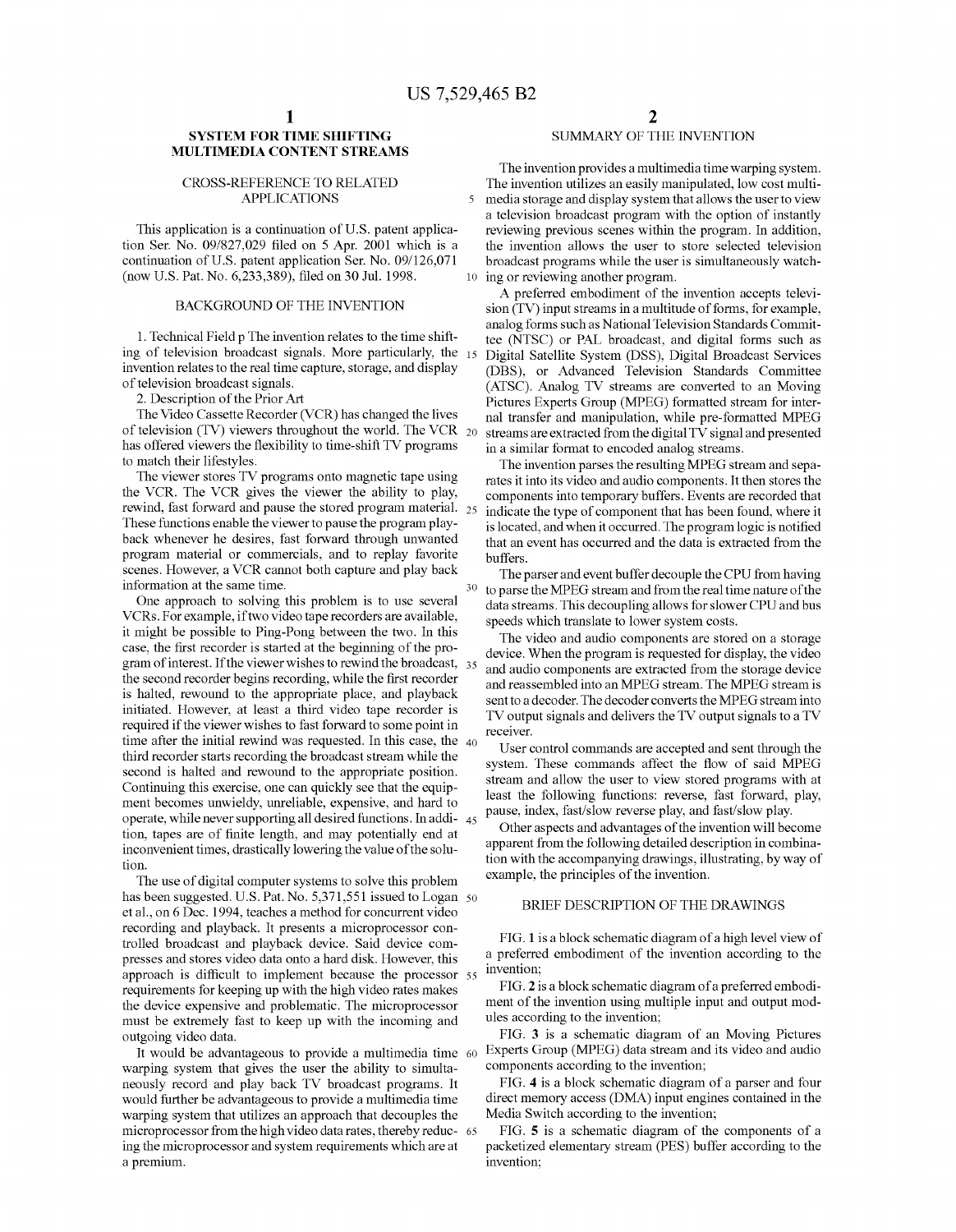and the various components that it communicates with  $\bar{s}$  according to the invention;

the program logic according to the invention;<br>
FIG. 9 is a block schematic diagram of a class hierarchy of The Output Section 103 takes MPEG streams as input and

FIG. **9** is a block schematic diagram of a class hierarchy of the program logic according to the invention;

embodiment of the clip cache component of the invention tains an MPEG decoder, On-Screen Display (OSD) genera-<br>tor, analog TV encoder and audio logic. The OSD generator

of a preferred embodiment of the invention utilizing a VCR as 20 anintegral component ofthe inventionaccording to the inven- **204,** each can be tuned to different types of input. Multiple tion. Output Modules (decoders) **206, 207, 208, 209** are added as

system. A system according to the invention provides a mul-<br>timedia storage and display system that allows the user to Referring to FIG. 3, the incoming MPEG timedia storage and display system that allows the user to<br>
Referring to FIG. **3**, the incoming MPEG stream **301** has<br>
view a television broadcast program with the option of interleaved video **302**, **305**, **306** and audio instantly reviewing previous scenes within the program. The 30 segments. These elements must be separated and recombined invention additionally provides the user with the ability to to create separate video 308 and audio 309 streams or buffers.<br>store selected television broadcast programs while simulta-<br>This is necessary because separate dec store selected television broadcast programs while simulta-<br>neously watching or reviewing another program and to view vert MPEG elements back into audio or video analog comneously watching or reviewing another program and to view vert MPEG elements back into audio or video analog com-<br>stored programs with at least the following functions: reverse, ponents. Such separate delivery requires tha stored programs with at least the following functions: reverse, ponents. Such separate delivery requires that time sequence fast forward, play, pause, index, fast/slow reverse play, and 35 information be generated so that fastlslow play. erly synchronized for accurate playback of the signal.

tion has an Input Section 101, Media Switch 102, and an proper time sequence information with each segment, possi-<br>Output Section 103. The Input Section 101 takes television bly embedding it directly into the stream. The t (TV) input streams in a multitude of forms, for example, 40 information for each segment is called a time stamp. These National Television Standards Committee (NTSC) or PAL time stamps are monotonically increasing and start at zero<br>broadcast, and digital forms such as Digital Satellite System each time the system boots up. This allows the broadcast, and digital forms such as Digital Satellite System each time the system boots up. This allows the invention to vision Standards Committee (ATSC). DBS, DSS and ATSC example, if the system needs to read five seconds into an are based on standards called Moving Pictures Experts Group 45 incoming contiguous video stream that is being cached, the 2 (MPEG2) and MPEG2 Transport. MPEG2 Transport is a system simply has to start reading forward into the stream and standard for formatting the digital data stream from the TV look for the appropriate time stamp. source transmitter so that a TV receiver can disassemble the A binary search can be performed on a stored file to index input stream to find programs in the multiplexed signal. The into a stream. Each stream is stored as a sequence of fixed-size Input Section **101** produces MPEG streams. An MPEG2 50 segments enabling fast binary searches because of the unitransport multiplex supports multiple programs in the same form time stamping. If the user wants to start in the middle of broadcast channel, with multiple video and audio feeds and the program, the system performs a binary search of the private data. The Input Section **101** tunes the channel to a stored segments until it finds the appropriate spot, obtaining particular program, extracts a specific MPEG program out of the desired results with a minimal amount of information. If it, and feeds it to the rest of the system. Analog TV signals are 55 the signal were instead storedas an MPEG stream, it would be and audio encoders, such that the remainder of the system is unaware of how the signal was obtained. Information may be modulated into the Vertical Blanking Interval (VBI) of the analog TV signal in a number of standard ways; for example, the North American Broadcast Teletext Standard (NABTS) may be used to modulate information onto lines **10** through **20**  of an NTSC signal, while the FCC mandates the use of line **21**  for Closed Caption (CC) and Extended Data Services (EDS). Such signals are decoded by the input section and passed to 65 the other sections as if they were delivered via an MPEG2

**3 4** 

FIG. 6 is a schematic diagram of the construction of a PES The Media Switch 102 mediates between a microprocessor buffer from the parsed components in the Media Switch out-<br>CPU 106, hard disk or storage device 105, and mem buffer from the parsed components in the Media Switch out- CPU **106,** hard disk or storage device **105,** and memory **104.**  put circular buffers;<br>FIG. 7 is a block schematic diagram of the Media Switch the Media Switch 102. The Media Switch 102 buffers the FIG. **7** is a block schematic diagram of the Media Switch the Media Switch **102.** The Media Switch **102** buffers the according to the invention; if the user is watching real time TV: the stream is sent to the FIG. 8 is a block schematic diagram of a high level view of Output Section 103 and it is written simultaneously to the Output Section 103 and it is written simultaneously to the

the program logic according to the invention; and the produces an analog TV signal according to the NTSC, PAL,<br>FIG. 10 is a block schematic diagram of a preferred or other required TV standards. The Output Section 103 con-FIG. **10** is a block schematic diagram of a preferred or other required TV standards. The Output Section **103** concording to the invention;<br>FIG. 11 is a block schematic diagram of a preferred allows the program logic to supply images which will be allows the program logic to supply images which will be embodiment of the invention that emulates a broadcast studio 15 overlayed on top of the resulting analog TV signal. Addition-<br>video mixer according to the invention;<br>ly, the Output Section can modulate information supplied deo mixer according to the invention;<br>FIG. 12 is a block schematic diagram of a closed caption by the program logic onto the VBI of the output signal in a by the program logic onto the VBI of the output signal in a parser according to the invention; and number of standard formats, including NABTS, CC and EDS.<br>FIG. 13 is a block schematic diagram of a high level view With respect to FIG. 2, the invention easily expands to

With respect to FIG. 2, the invention easily expands to accommodate multiple Input Sections (tuners) 201, 202, 203, well. Special effects such as picture in a picture can be imple-DETAILED DESCRIPTION OF THE INVENTION mented with multiple decoders. The Media Switch **205**  25 records one program while the user is watching another. This The invention is embodied in a multimedia time warping means that a stream can be extracted off the disk while

> interleaved video 302, 305, 306 and audio 303, 304, 307 information be generated so that the decoders may be prop-

Referring to FIG. 1, a preferred embodiment of the inven-<br>tion has an Input Section 101, Media Switch 102, and an proper time sequence information with each segment, possibly embedding it directly into the stream. The time sequence find any particular spot in any particular video segment. For

> necessary to linearly parse the stream from the beginning to find the desired location.

With respect to FIG. **4,** the Media Switch contains four input Direct Memory Access (DMA) engines **402,403, 404,**  60 **405** each DMA engine has an associatedbuffer **410,411,412, 413.** Conceptually, each DMA engine has pointer **406,** a limit for that pointer **407,** a next pointer **408,** and a limit forthenext pointer **409.** Each DMA engine is dedicated to a particular type of information, for example, video **402,** audio **403,** and 65 parsedevents **405.** The buffers **410,411,412,413** are circular and collect the specific information. The DMA engine increprivate data channel. ments the pointer **406** into the associated buffer until it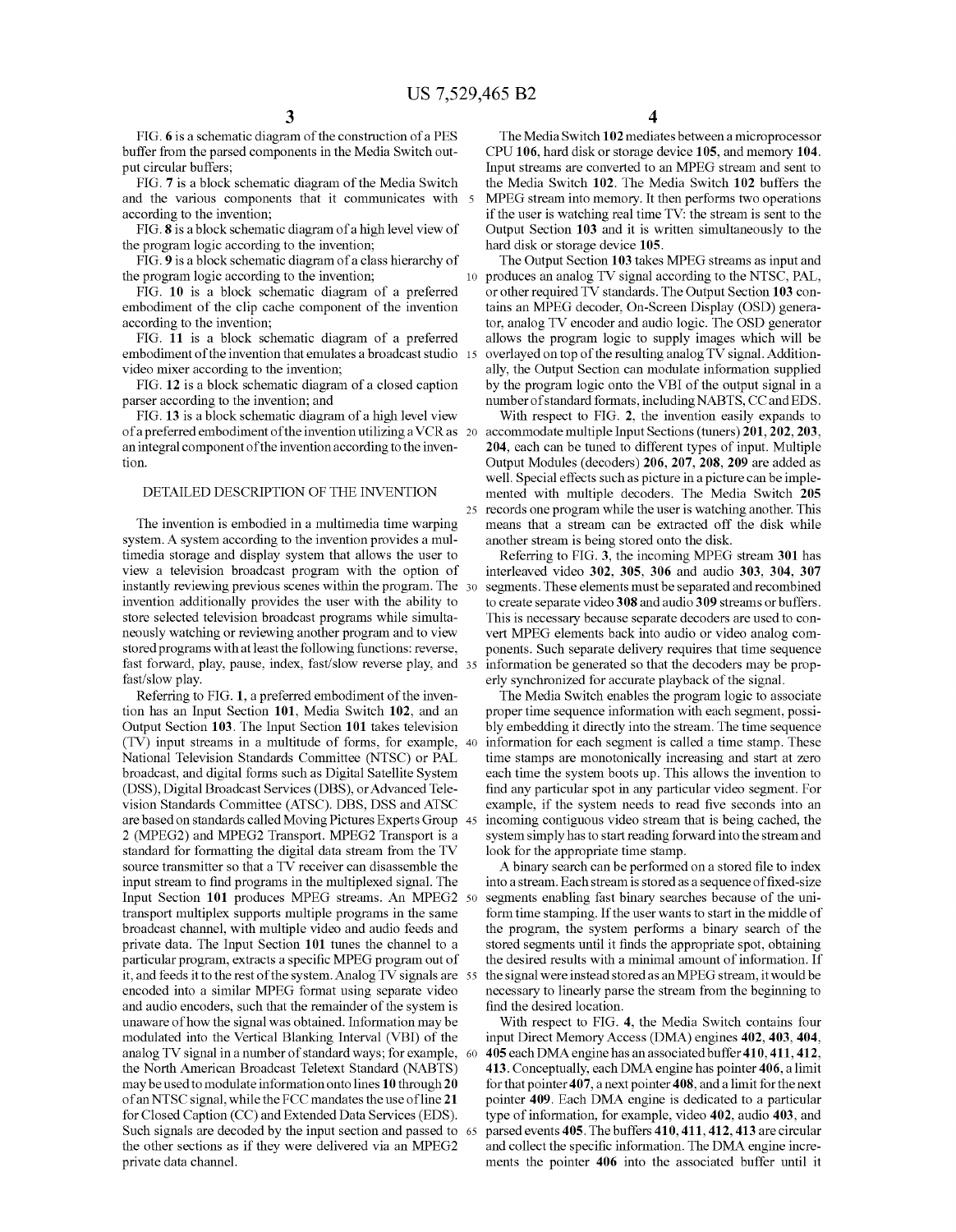reaches the limit 407 and then loads the next pointer 408 and need not be present in the buffer itself, as presented above.<br>
limit 409. Setting the pointer 406 and next pointer 408 to the When a PES buffer is written to st same value, along with the corresponding limit value creates ments are written to the storage medium in the logical order in a circular buffer. The next pointer **408** can be set to a different which they appear. This has the effect of gathering compo-<br>address to provide vector DMA.

The input stream flows through a parser 401. The parser<br>401 parses the stream looking for MPEG distinguished events<br>indicating the start of video, audio or private data segments.<br>6. From the storage medium with a single tr indicating the start of video, audio or private data segments. From the storage medium with a single transfer from the Forexample, when the parser 401 finds a video event, it For example, when the parser **401** linds a video event, it storage media, and the logical segment information is directs the stream to the video DMA engine **402**. The parser 10 and the late of each of the stream to the lat directs the stream to the video DMA engine **402**. The parser 10 updated to correspond with the actual locations in the buffer 401 buffers up data and DMAs it into the video buffer 410 401 buffers up data and DMAs it into the video buffer **410** 606. Higher level program logic is unaware of this transfor-<br>through the video DMA engine **402**. At the same time, the mation, since it handles only the logical s parser 401 directs an event to the event DMA engine 405 **mation, since it handles only the logical segments**, thus stream data is easily managed without requiring that the data which generates an event into the event buffer **413**. When the Stream data is easily managed without requiring that the data is easily managed without requiring that the data is easily managed without requiring that the da parser 401 sees an audio event, it redirects the byte stream to is ever be copied between locations in DRAM by the CPU.<br>the audio DMA engine 403 and generates an event into the Aunique aspect of the Media Switch is the abi the audio DMA engine 403 and generates an event into the event buffer **413.** Similarly, when the parser **401** sees aprivate high data rates effectively and inexpensively. It performs the data event, it directs the byte stream to the private data DMA functions of taking video and audio data in, sending video and engine 404 and directs an event to the event buffer 413. The audio data out, sending video and a engine **404** and directs an event to the event buffer **413.** The audio data out, sending video and audio data to disk, and

Referring to FIGS. 4 and 5, the event buffer 413 is filled by and autonomously with the microprocessor CPU, using its the parser 401 with events. Each event 501 in the event buffer DMA capabilities to move large quantities has an offset **502**, event type **503**, and time stamp field **504**. The parser **401** provides the type and offset of each event as it 25 The parser **401** provides the type and offset of each event as it 25 Referring FIG, **7,** the input side of the Media Switch **701** is is placed into the buffer. For example, when an audio event<br>occurs, the event type field is set to an audio event and the<br>opecific to MPEG audio 704 and vertical blanking interval occurs, the event type net is set to an audio event and the<br>offset indicates the location in the audio buffer 411. The<br>program logic knows where the audio buffer 411 starts and<br> $\frac{VBI}{TV}$  signal is being program and the M program logic knows where the audio burier 411 starts and<br>adds the offset to find the event in the stream. The address 30 is replaced with an MPEG2 Transport Demultiplexor, and the offset **502** tells the program logic where the next event MPEG audio encoder **704** and VBI decoder **702** and VBI decoder **704** and VBI decoder **704** and VBI decoder **704** and VBI decoder **704** and vBI decoder **702** are del occurred, but not where it ended. The previous event is cached The demultiplexor sends the extracted audio, video and pri-<br>so the end of the current event can be found as well as the the data abannel streams through the vi

accumulated events in the event buffer **602** when it is inter-<br>The parser 703 parses the input data stream from the part of the part of the street 703, audio encoder 704 and VBI decoder 702, rupted by the Media Switch 601. From these events the pro-<br>or from the transport demultiplexor in the case of a digital TV<br>or from the transport demultiplexor in the case of a digital TV gram logic generates a sequence of logical segments **603** or from the transport demultiplexor in the case of a digital TV<br>which correspond to the parsed MPEG segments **615** The stream. The parser **705** detects the beginnin which correspond to the parsed MPEG segments **615**. The stream. The parser 705 detects the beginning of all of the parser part of all of the partial of the setual address the important events in a video or audio stream, th program logic converts the offset  $\frac{502}{2}$  into the actual address  $\frac{40}{2}$  events in a video or audio stream, the start of an or  $\frac{610}{2}$  of each sequence of  $\frac{610}{2}$  of each secure of research and records the **610** of each segment, and records the event length **609** using the last cached event. If the stream was produced by encoding an analog signal, it will not contain Program Time Stamp order to both properly play back and perform special effects<br>(DTS) values, which are used by the decoders to recognity on the stream, e.g. fast forward, reverse, pla (PTS) values, which are used by the decoders to properly on the stream, e.g. fast forward, reverse, play, present the resulting output. Thus, the program logic uses the  $\lambda$ s play, indexing, and fast/slow reverse play. present the resulting output. Thus, the program logic uses the  $45$  play, indexing, and fast/siow reverse play.<br>
generated time stamp 504 to calculate a simulated PTS for The parser 705 places tags 707 into the FIFO 706 w generated time stamp **504** to calculate a simulated PTS for The Parser **705** places tags **707** into the FIFO **706** when it each segment and places that into the logical segment time<br>stamp of a divital TV stream PTS values are The DMA 709 controls when these tags are taken out. The stamp **607.** In the case of a digital TV stream, PTS values are The DMA **709** controls when these tags are taken out. The already encoded in the stream. The program logic extracts this tags 707 and the DMA addresses of the segments are placed<br>information and places it in the logical segment time stamp 50 into the event queue 708. The frame ty information and places it in the logical segment time stamp 50

**603** until it reaches the fixed buffer size. When this occurs, the frame, or private data packet, is placed into the event queue<br>**108** along with the offset in the related circular buffer where program logic generates a new buffer, called a packetized **708** along with the offset in the related circular buffer where Elementary Stream (PES) 605 buffer containing these logical 55 the piece of information was placed. The program logic oper-<br>segments 603 in order, plus ancillary control information, ating in the CPU 713 examines events in segments **603** in order, plus ancillary control information. ating in the CPU 713 examines events in the circular buffered in the circular buffered to the DRAM 714. Each logical segment points **604** directly to the circular buffer,e.g., the video buffer **613,** filled by the Media Switch **601.** The Media Switch **701** has a data bus **711** that connects to This new buffer is then passed to other logic components, the CPU **713** and DRAM **714.** An address bus **712** is also which may further process the stream in the buffer in some 60 way, such as presenting it for decoding or writing it to the **714.** A hard disk or storage device **710** is connected to one of storage media. Thus, the MPEG data is not copied from one the ports of the Media Switch **701.** The Media Switch **701**  location in memory to another by the processor. This results outputs streams to an MPEG video decoder 715 and a sepa-

PES buffers is that the data associated with logical segments The decoded audio output from the MPEG decoder is digi-

When a PES buffer is written to storage, these logical segdress to provide vector DMA.<br>The input stream flows through a parser 401. The parser rivate data circular buffers into a single linear buffer of

Media Switch notifies the program logic via an interrupt 20 extracting video and audio data from the disk on a low cost mechanism when events are placed in the event buffer.<br>
platform. Generally, the Media Switch runs asyn echanism when events are placed in the event buffer.<br>
Referring to FIGS. 4 and 5, the event buffer 413 is filled by and autonomously with the microprocessor CPU, using its DMA capabilities to move large quantities of information with minimal intervention by the CPU.

so the end of the current event can be found as well as the vate data channel streams through the video input Media length of the segment.<br>With respect to FIGS. **5** and **6**, the program logic reads 35<br>Witch port.<br>The parse

information that the program logic needs to know about in order to both properly play back and perform special effects

**607. 607. https://whether it is a start of a video I-frame, video B-frame, video The program logic continues collecting logical segments P-frame, video PES, audio PES, a sequence header, an audio** P-frame, video PES, audio PES, a sequence header, an audio frame, or private data packet, is placed into the event queue

in a more cost effective design since lower memory band-<br>width and processor bandwidth is required.<br>65 tain audio cues generated by the system in response to the dth and processor bandwidth is required. <sup>65</sup> tain audio cues generated by the system in response to the A unique feature of the MPEG stream transformation into user's commands on a remote control or other internal events. user's commands on a remote control or other internal events.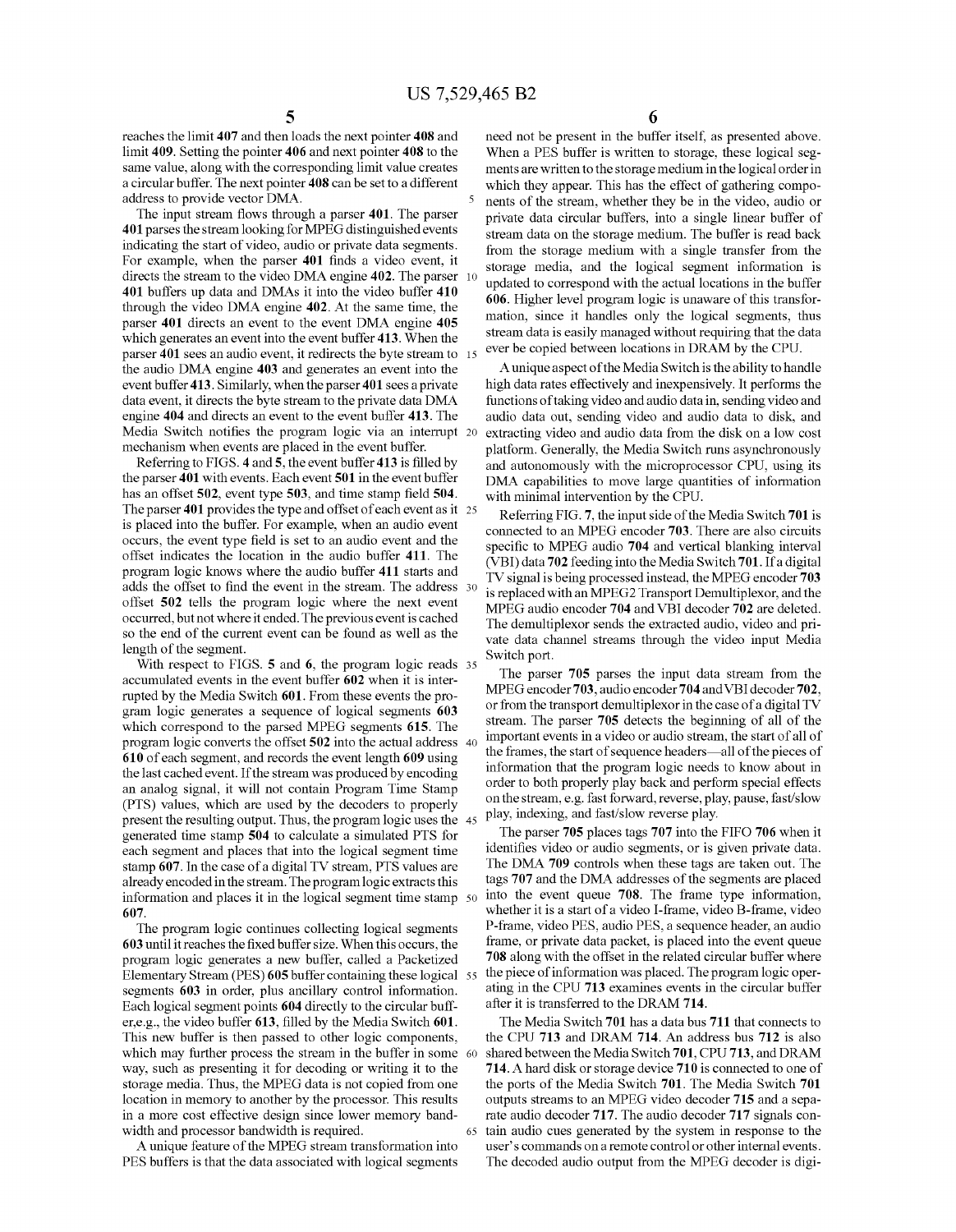25

tally mixed **718** with the separate audio signal. The resulting signals contain video, audio, and on-screen displays and are sent to the TV **716.** 

The Media Switch **701** takes in 8-bit data and sends it to the disk, while at the same time extracts another stream of data off of the disk and sends it to the MPEG decoder **715.** All of the DMA engines described above can be working at the same time. The Media Switch **701** can be implemented in hardware using a Field Programmable Gate Array (FPGA), ASIC, or discrete logic.

Rather than having to parse through an immense data stream looking for the start ofwhere each frame would be, the program logic only has to look at the circular event buffer in DRAM **714** and it can tell where the start of each frame is and the frame type. This approach saves a large amount of CPU power, keeping the real time requirements of the CPU **713**  small. The CPU **713** does not have to be very fast at any point in time. The Media Switch **701** gives the CPU **713** as much time as possible to complete tasks. The parsing mechanism **705** and event queue **708** decouple the CPU **713** from parsing the audio, video, and buffers and the real time nature of the streams, whichallows for lower costs. It also allows the use of a bus structure in a CPU environment that operates at a much lower clock rate with much cheaper memory than would be required otherwise.

The CPU **713** has the ability to queue up one DMA transfer and can set up the next DMA transfer at its leisure. This gives the CPU **713** large time intervals within which it can service the DMA controller **709.** The CPU **713** may respond to a DMA interrupt within a larger time window because of the 30 large latency allowed. MPEG streams, whether extracted from an MPEG2 Transport or encoded from an analog TV signal, are typically encoded using a technique called Variable Bit Rate encoding (VBR). This technique varies the amount of data required to represent a sequence of images by the amount of movement between those images. This technique can greatly reduce the required bandwidth for a signal, however sequences with rapid movement (such as a basketball game) may be encoded with much greater bandwidth requirements. For example, the Hughes DirecTV satellite 40 system encodes signals with anywhere from 1 to 10 Mb/s of required bandwidth, varying from frame to frame. It would be difficult for any computer system to keep up with suchrapidly varying data rates without this structure.

With respect to FIG. **8**, the program logic within the CPU 45 has three conceptual components: sources **801,** transforms **802,** and sinks **803.** The sources **801** produce buffers of data. Transforms **802** process buffers of data and sinks **803** consume buffers of data. A transform is responsible for allocating and queuing the buffers of data on which it will operate. Buffers are allocated as if "empty" to sources of data, which give them back "full". The buffers are then queued and given to sinks as "full", and the sink will return the buffer "empty".

A source **801** accepts data from encoders, e.g., a digital satellite receiver. It acquires buffers for this data from the 55 downstream transform, packages the data into a buffer, then pushes the buffer down the pipeline as described above. The source object 801 does not know anything about the rest of the system. The sink **803** consumes buffers, taking a buffer from the upstream transform, sending the data to the decoder, and 60 then releasing the buffer for reuse.

There are two types of transforms **802** used: spatial and temporal. Spatial transforms are transforms that perform, for example, an image convolution or compression/decompression on the buffered data that is passing through. Temporal transforms are used when there is no time relation that is expressible between buffers going in and buffers coming out

of a system. Such a transform writes the buffer to a file **804** on the storage medium. The buffer is pulled out at a later time, sent down the pipeline, and properly sequenced within the stream.

Referring to FIG. **9,** a C++ class hierarchy derivation of the program logic is shown. The TiVo Media Kernel (Tmk) **904, 908, 913** mediates with the operating system kernel. The kernel provides operations such as: memory allocation, synchronization, and threading. The TmkCore **904, 908, 913**  structures memory taken from the media kernel as an object. It provides operators, new and delete, for constructing and deconstructing the object. Each object (source **901,** transform **902,** and sink **903)** is multi-threaded by definition and can run in parallel.

The TmkPipeline class **905, 909, 914** is responsible for flow control through the system. The pipelines point to the next pipeline in the flow from source **901** to sink **903.** To pause the pipeline, for example, an event called "pause" is sent to the first object in the pipeline. The event is relayed on to the next object and so on down the pipeline. This all happens asynchronously to the data going through the pipeline. Thus, similar to applications such as telephony, control of the flow of MPEG streams is asynchronous and separate from the streams themselves. This allows for a simple logic design that is at the same time powerful enough to support the features described previously, including pause, rewind, fast forward and others. In addition, this structure allows fast and efficient switching between stream sources, since buffered data can be simply discarded and decoders reset using a single event, after which data from the new stream will pass down the pipeline. Such a capability is needed, for example, when switching the channel being captured by the input section, or when switching between a live signal from the input section and a stored stream.

The source object **901** is a TmkSource **906** and the transform object **902** is a TmkXfrm **910.** These are intermediate classes that define standard behaviors for the classes in the pipeline. Conceptually, they handshake buffers down the pipeline. The source object **901** takes data out of a physical data source, such as the Media Switch, and places it into a PES buffer. To obtain the buffer, the source object **901** asks the down stream object in his pipeline for a buffer (allocEmptyBuf). The source object **901** is blocked until there is sufficient memory. This means that the pipeline is self-regulating; it has automatic flow control. When the source object **901** has filled up the buffer, it hands it back to the transform **902**  through the pushFullBuf function.

The sink **903** is flow controlled as well. It calls nextFullBuf which tells the transform **902** that it is ready for the next filled buffer. This operation can block the sink **903** until a buffer is ready. When the sink **903** is finished with a buffer (i.e., it has consumed the data in the buffer) it calls releaseEmptyBuf. ReleaseEmptyBuf gives the buffer back to the transform **902.**  The transform **902** can then hand that buffer, for example, back to the source object **901** to fill up again. In addition to the automatic flow-control benefit of this method, it also provides for limiting the amount of memory dedicated to buffers by allowing enforcement of a fixed allocation of buffers by a transform. This is an important feature in achieving a costeffective limited DRAM environment.

The MediaSwitch class **909** calls the allocEmptyBuf method of the TmkClipCache **912** object and receives a PES buffer from it. It then goes out to the circular buffers in the Media Switch hardware and generates PES buffers. The MediaSwitch class **909** fills the buffer up and pushes it back to the TmkClipCache **912** object.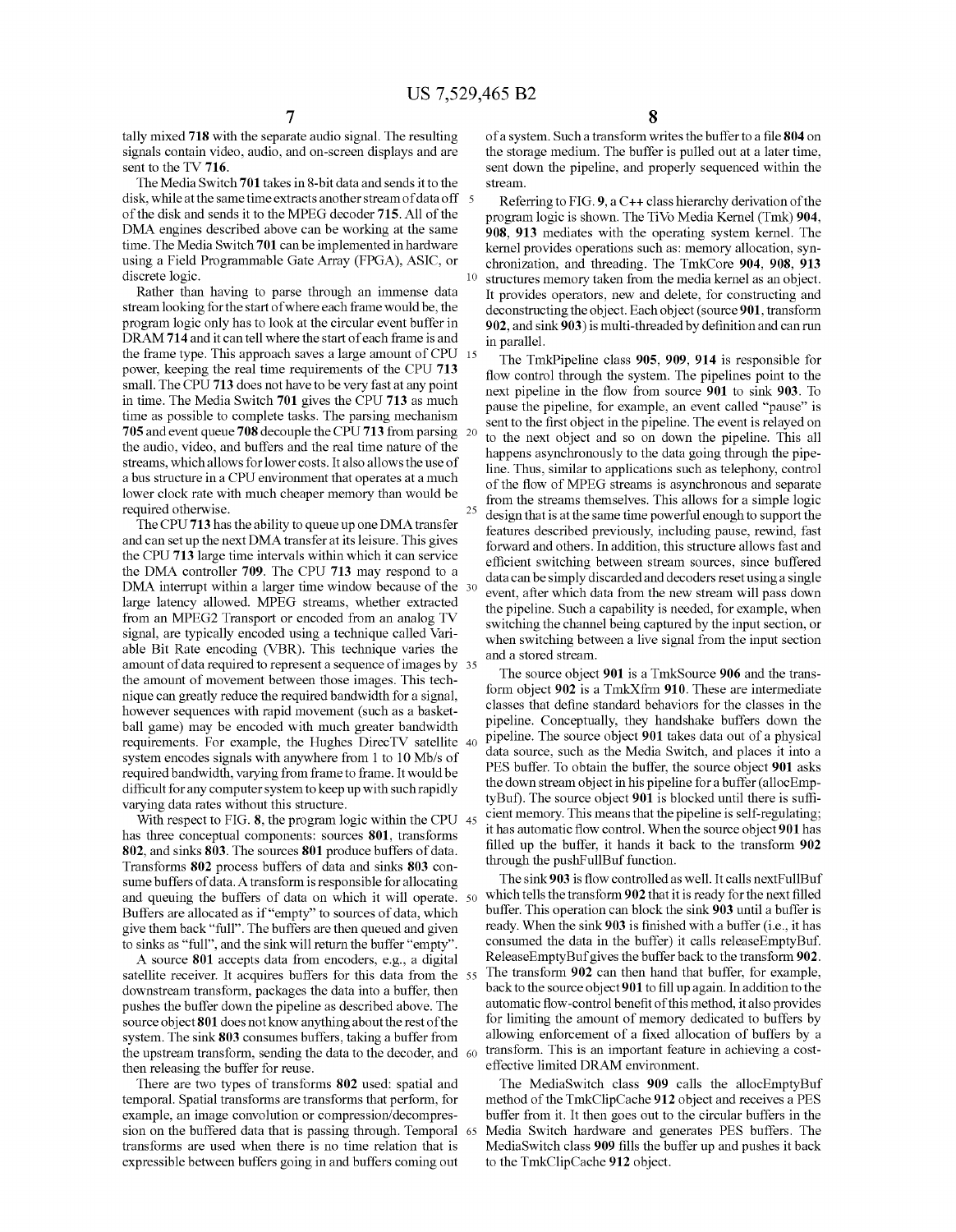cache: a push pointer **919** that shows where the next buffer goes onto a storage device 1107 or write to the cache trans-<br>coming from the source **901** is inserted; and a current pointer form **1103**. coming from the source 901 is inserted; and a current pointer 920 which points to the current buffer used.

to the decoder **921** in the hardware. The decoder **921** produces such as the current time, or perhaps a specific time span, or a decoded TV signal that is subsequently encoded into an perhaps via a remote control button pr analog TV signal in NTSC, PAL or other analog format. 10 When the Vela decoder class 916 is finished with the buffer it When the Vela decoder class **916** is finished with the buffer it of the signal, and switched off at some later time. This switch-<br>calls releaseEmptyBuf. **in the state of the signally caused** by sending a "switch" event to

The structure of the classes makes the system easy to test and debug. Each level can be tested separately to make sure it performs in the appropriate manner, and the classes may be 15 through information modulated into the VBI or placed into an gradually aggregated to achieve the desired functionality MPEG private data channel. Data decoded f gradually aggregated to achieve the desired functionality MPEG private data channel. Data decoded from the VBI or while retaining the ability to effectively test each object. The private data channel is passed to the progr

The control object **917** accepts commands from the user and sends events into the pipeline to control what the pipeline is doing. For example, if the user has a remote control and is 20 watching TV, the user presses pause and the control object indicate when recording should end, or another data item may **917** sends an event to the sink **903**, that tells it pause. The sink be modulated into the signal indicating when the capture **903** stops asking for new buffers. The current pointer **920** should end. The starting and endi stays where it is at. The sink 903 starts taking buffers out again itly modulated into the signal or other information that is when it receives another event that tells it to play. The system 25 placed into the signal in a standard fashion may be used to is in perfect synchronization; it starts from the frame that it encode this information.<br>stopped at. With respect to FIG. 1

event to the transform **902**, that tells it to move forward two 30 and ending times, using particular words or phrases to trigger seconds. The transform **902** finds that the two second time the capture. A stream of NTSC or PAL fields **1201** is pre-<br>span requires it to move forward three buffers. It then issues a sented. CC bytes are extracted from ea span requires it to move forward three buffers. It then issues a sented. CC bytes are extracted from each odd field 1202, and reset event to the downstream pipeline, so that any queued entered in a circular buffer 1203 for reset event to the downstream pipeline, so that any queued entered in a circular buffer 1203 for processing by the Word data or state that may be present in the hardware decoders is Parser 1204. The Word Parser 1204 collec flushed. This is a critical step, since the structure of MPEG 35 streams requires maintenance of state across multiple frames delineating character. Recall from above, that the MPEG of data, and that state will be rendered invalid by reposition-<br>ing the pointer. It then moves the current pointer 920 forward size PES buffers. A special segment is added to each PES ing the pointer. It then moves the current pointer **920** forward size PES buffers. A special segment is added to each PES gets the new current buffer. The same method works for fast 40 Thus, the CC information is preserved in time synchronizareverse in that the transform 902 moves the current pointer tion with the audio and video, and can be correctly presented<br>1920 backwards.<br>1920 backwards.

tem clock reference is sped up for fast play or slowed down leisure of the program logic, which spreads out load, reducing for slow play. The sink simply asks for full buffers faster or 45 cost and improving efficiency. In such a case, the words stored slower, depending on the clock speed. With respect to FIG. in the special segment are simply passed to the state table 10, two other objects derived from the TmkXfrm class are logic 1206. **10**, two other objects derived from the TmkXfrm class are placed in the pipeline for disk access. One is called TmkClip- During stream capture, each word is looked up in a table Reader **1003** and the other is called TmkClipWriter **1001. 1206** which indicates the action to take on recognizing that Buffers come into the TmkClipWriter **1001** and are pushed to 50 word. This action may simply change the state of the recoga file on a storage medium **1004.** TmkClipReader **1003** asks nizer state machine **1207,** or may cause the state machine for buffers which are taken off of a file on a storage medium **1207** to issue an action request, such as "start capture", "stop **1005.** A TmkClipReader **1003** provides only the allocEmp- capture", "phrase seen", or other similar requests. Indeed, a tyBuf and pushFullBuf methods, while a TmkClipWriter recognized word or phrase may cause the pipeline to be 1001 provides only the nextFullBuf and releaseEmptyBuf 55 switched; for example, to overlay a different audio trac **1001** provides only the nextFullBuf and releaseEmptyBuf 55 switched; for example, to overlay a different methods. A TmkClipReader **1003** therefore performs the undesirable language is used in the program. methods. A TmkClipReader 1003 therefore performs the same function as the input, or "push" side of a TmkClipCache Note that the parsing state table **1206** and recognizer state **1002,** while a TmkClipWriter **1001** therefore performs the machine **1207** may be modified or changed at any time. For same function as the output, or "pull" side of a TmkClipCache example, a different table and state machine may be provided **1002.** 60 for each input channel. Alternatively, these elements may be

plishes multiple functions is shown. A source **1101** has a TV events. signal input. The source sends data to a Pushswitch **1102** Referring to FIG. **11,** a Pullswitch is added **1104** which which is a transform derived from TmkXfrm. The Push-<br>Switch 1102 has multiple outputs that can be switched by the 65 release Empty Buf to get or return buffers from the PullSwitch control object **1114.** This means that one part of the pipeline **1104.** The PullSwitch **1104** can have any number of inputs.

The TmkClipCache **912** maintains a cache file **918** on a The user can switch to different storage devices. The Push-<br>storage medium. It also maintains two pointers into this Switch 1102 could output to a TmkClipWriter 1106 Switch 1102 could output to a TmkClipWriter 1106, which

**920** which points to the current buffer used. 5 **An** important feature of this apparatus is the ease with The buffer that is pointed to by the current pointer is handed which it can selectively capture portions of an inco The buffer that is pointed to by the current pointer is handed which it can selectively capture portions of an incoming sig-<br>to the Vela decoder class 916. The Vela decoder class 916 talks nal under the control of program nal under the control of program logic. Based on information perhaps via a remote control button press by the viewer, a TmkClipWriter 1106 may be switched on to record a portion ing is typically caused by sending a "switch" event to the PushSwitch 1102 object.

> An additional method for triggering selective capture is private data channel is passed to the program logic. The program logic examines this data to determine if the data indicates that capture of the TV signal into which it was modulated should begin. Similarly, this information may also should end. The starting and ending indicators may be explic-

stopped at.<br>The remote control may also have a fast forward key. When one order to FIG. 12, an example is shown which dem-<br>Strates how the program logic scans the words contained The remote control may also have a fast forward key. When onstrates how the program logic scans the words contained<br>the fast forward key is pressed, the control object 917 sends an within the closed caption (CC) fields to within the closed caption (CC) fields to determine starting Parser 1204. The Word Parser 1204 collects characters until it encounters a word boundary, usually space, period or other buffer to hold the words extracted from the CC field 1205. to the viewer when the stream is displayed. This also allows A system clock reference resides in the decoder. The sys- the stored stream to be processed for CC information at the

Referring to FIG. **11,** a preferred embodiment that accom- switched depending on the time of day, or because of other

releaseEmptyBuf to get or return buffers from the PullSwitch can be stopped and another can be started at the users whim. One input could be an Actionclip **1113.** The remote control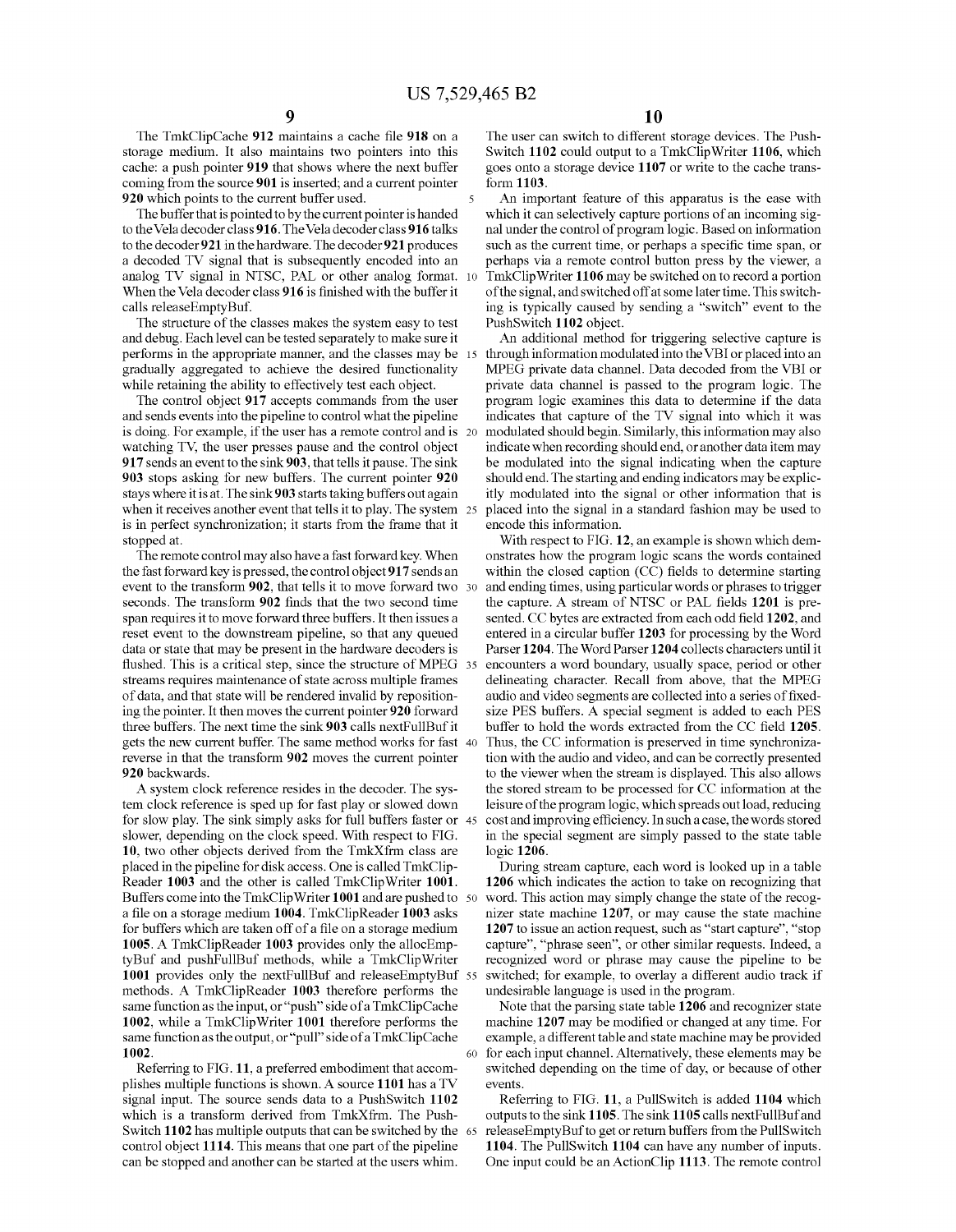will switch from the current input source to whatever input according to some previously acquired key. Such a method

different stored signals in a predictable and controllable man-<br>
ner, possibly with the added control of viewer selection via a<br>
Additionally, one skilled in the art will readily appreciate ner, possibly with the added control of viewer selection via a remote control. Thus, it appears as a derivative of a TmkXfrm that although a VCR is specifically mentioned above, any object that accepts a "switch" event for switching to the next multimedia recording device (e.g., a Dig object that accepts a "switch" event for switching to the next multimedia recording device (e.g., a Digital Video Disk-Ran-<br>10 dom Access Memory (DVD-RAM) recorder) is easily sub-

This allows the program logic or user to create custom stituted in its place.<br>
sequences of video output. Any number of video segments sequences of video output. Any number of video segments<br>can be lined up and combined as if the program logic or user<br>were using a broadcast studio video mixer. TmkClipReaders<br>appreciate that other applications may be subst **1108, 1109, 1110** are allocated and each is hooked into the 15 appreciate that other applications may be substituted for those PullSwitch 1104 switches between the substantial state of the spirit and scope of the intensit

another is stored, and a picture-in-picture window generated<br>by the second output is used to preview previously stored<br>streams. Such configurations represent a unique and povel<br>1. A process for a digital video recorder, co streams. Such configurations represent a unique and novel  $1. A$  Properties of a digital video recorder represent a digital video recorder of software transformations to achieve the func application of software transformations to achieve the functionality expected of expensive, sophisticated hardware solu-<br>tions within a single cost-effective device<br>on at least one storage device;<br>on at least one storage device; tions within a single cost-effective device.<br>With respect to EIG 13 a bigh-level system view is shown wherein a user selects previously recorded multimedia pro-

With respect to FIG, 13, a high-level system view is shown wherein a user selects previously recorded multin<br>inch implements a VCR backup. The Output Module 1303 gram(s) from said at least one storage device; which implements a VCR backup. The Output Module 1303 gram(s) from said at least one storage device;<br>simultaneously retrieving for play back a video segment sends TV signals to the VCR 1307. This allows the user to simultaneously retrieving for play back a video segment<br>record TV programs directly on to video tape. The invention 35 from at least one of said selected previously record TV programs directly on to video tape. The invention 35 from at least one of said selected previously recorded<br>allows the user to queue un programs from disk to be recorded multimedia program(s) and a video segment allows the user to queue up programs from disk to be recorded multimedia program(s) and a video segment from a mul-<br>on to video tape and to schedule the time that the programs are timedia program whose storage is in progre on to video tape and to schedule the time that the programs are timedia program whose storage is in progress using<br>sent to the VCR 1307 Title pages (FPG data) can be sent to video segment identifying information generated sent to the VCR 1307. Title pages (EPG data) can be sent to video segment identifying information generated by the<br>the VCR 1307 before a program is sent I onger programs can digital video recorder for at least one video se the VCR 1307 before a program is sent. Longer programs can digital video recorder for at least one video segment in<br>he scaled to fit onto smaller video tapes by speeding up the 40 said at least one of said selected previou be scaled to fit onto smaller video tapes by speeding up the  $40$ 

Input Module 1301. In this configuration the VCR acts as a at least one video segment in said multimedia program<br>hackup system for the Media Switch 1302, Any overflow whose storage is in progress to cause delivery of selec backup system for the Media Switch 1302. Any overflow whose storage is in progress to cause delivery of selected<br>storage or lower priority programming is sent to the VCR 45 video segments to an output subsystem, the digita storage or lower priority programming is sent to the VCR 45 **1307** for later retrieval. **1307** for later retrieval. **recorder automatically generating video segment iden-**

der of the system information encoded on the Vertical Blank-<br>timedia programs as each multimedia program<br>stored on said at least one storage device; and<br> $\frac{1}{2}$  stored on said at least one storage device; and ing Interval (VBI). The Output Module 1303 can encode into stored on said at least one storage device; and<br>the output VBI data provided by the remainder of the system 50 wherein said simultaneously retrieving for play back the output VBI data provided by the remainder of the system.  $50$  wherein said simultaneously retrieving for play back step<br>The program logic may arrange to encode identifying infor-<br>allows playback rate and direction of The program logic may arrange to encode identifying infor-<br>mation of various kinds into the output signal which will be a program to be controlled individually and simultamation of various kinds into the output signal, which will be program to be controlled individually and simulta-<br>recorded onto tape using the VCR 1307 Playing this tape neously to perform any of: fast forward, rewind, fram recorded onto tape using the VCR 1307. Playing this tape neously to perform any of fast hack into the input allows the program logic to read back this step, pause, and play functions. back into the input allows the program logic to read back this step, pause, and play functions.<br>
identifying information, such that the TV signal recorded on 55 2. The process of claim 1, wherein said output subsystem identifying information, such that the TV signal recorded on 55 **2**. The process of claim **1**, wherein said output subsystem<br>the tape is properly handled. For example, a particular pro-<br>converts said at least one of said s the tape is properly handled. For example, a particular pro-<br>onverts said at least one of said selected multimedia<br>program may be recorded to tape along with information about<br>program(s) and said multimedia program whose s gram may be recorded to tape along with information about program(s) and said multimedia prog<br>when it was recorded, the source network, etc. When this progress into display output signals. when it was recorded, the source network, etc. When this progress into display output signals.<br>
program is played back into the Input Module, this informa.<br>
3. The process of claim 2, further comprising the step of: program is played back into the Input Module, this informa-<br>tion can be used to control storage of the signal, presentation 60 inserting on-screen displays into a display output signal. tion can be used to control storage of the signal, presentation 60

mechanism may be used to introduce various data items to the control. program logic which are not properly conceived of as televi- **5.** The process of claim **1,** wherein said retrieving for play sion signals. For instance, software updates or other data may 65 be passed to the system. The program logic receiving this data recording device, allowing a user to record said multimedia from the television stream may impose controls on how the program.

can switch between input sources. The control object 1114 data is handled, such as requiring certain authentication sends an event to the PullSwitch 1104, telling it to switch. It sequences and/or decrypting the embedded i sequences and/or decrypting the embedded information source the control object selects.<br>An ActionClip class provides for sequencing a number of  $\overline{s}$  efficient means of providing non-TV control information and efficient means of providing non-TV control information and data to the program logic.

10 dom Access Memory (DVD-RAM) recorder) is easily sub-

FullSwitch 1104. The PullSwitch 1104 switches between the<br>
PullSwitch 1104. The PullSwitch 1104 switches between the<br>
private of the present invention. For example, the invention can be used<br>
mults attention of gambling ca

- 
- 
- play speed or dropping frames.<br>The VCR 1307 output can also be routed back into the information generated by the digital video recorder for The VCR 1307 output can also be routed back into the information generated by the digital video recorder for<br>https://www.mut.Module.1301 In this configuration the VCR acts as a least one video segment in said multimedia pr The Input Module **1301** can decode and pass to the remain-<br>
The Input Module **1301** can decode and pass to the remain-<br> **The Input Module 1301** can decode and pass to the remain-<br> **The Input Module 1301** can decode and pas
	-

to the viewer, etc.<br>
One skilled in the art will readily appreciate that such a rate and direction of a multimedia program through a remote rate and direction of a multimedia program through a remote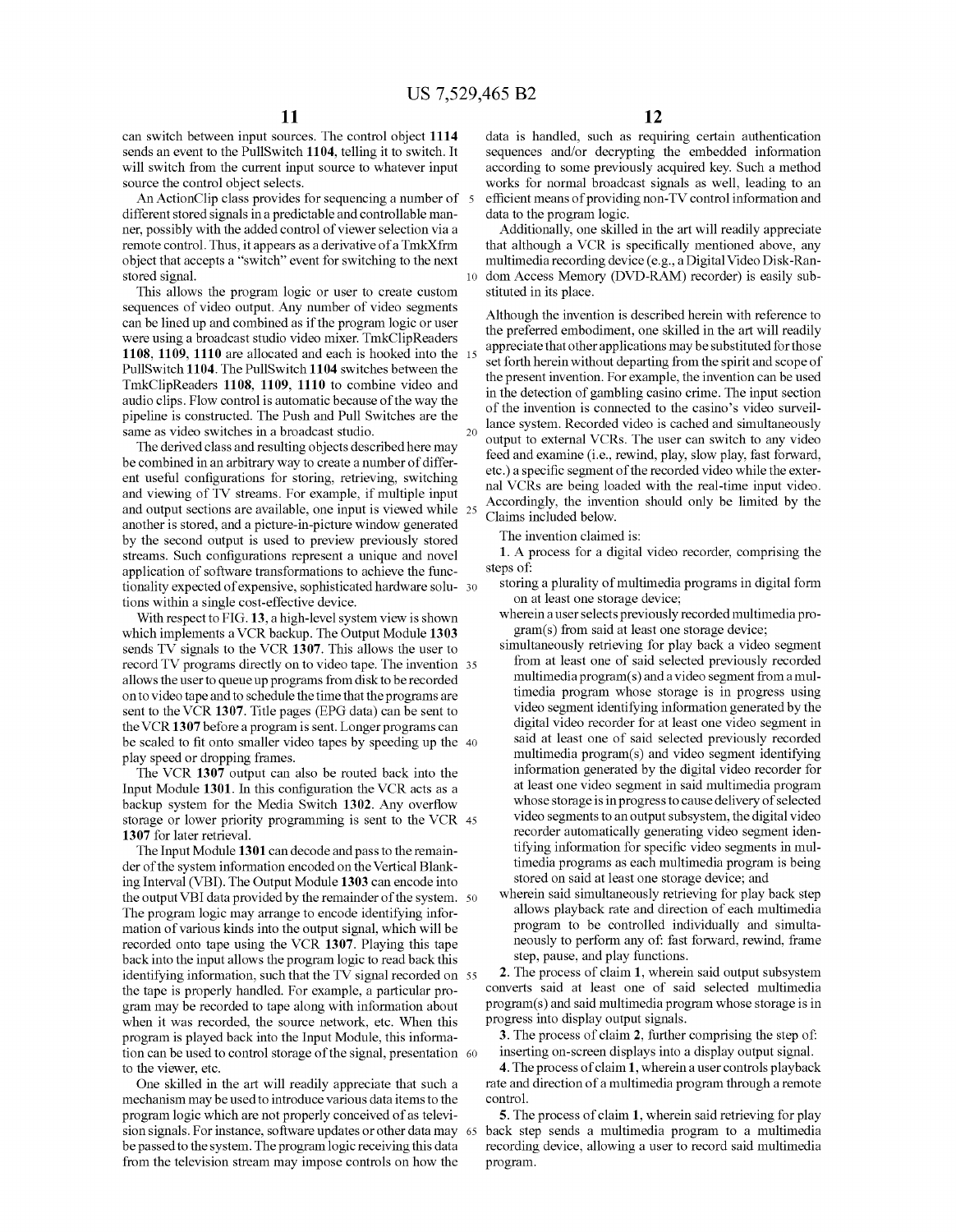- 
- wherein said creating step allows any number of video progress into display output signals.<br>and/or audio segments of multimedia programs to be  $\,$  s  $\,$  12. The apparatus of claim 11, further comprising: and/or audio segments of multimedia programs to be lined up and combined and stored on said at least one storage device.<br> **7.** The process of claim 1, further comprising the steps of:
- 
- accepting analog and/or digital multimedia program sig-<br>nals using a plurality of input signal tuners;<br> $\frac{10}{\pi}$  a remote control. nals using a plurality of input signal tuners;<br>herein each of said tuners is individually tuned to a spe-**14**. The apparatus of claim 10, further comprising:
- wherein each of said tuners is individually tuned to a specific multimedia program; and
- converting analog multimedia program signals into a digital representation.
- **8.** The process of claim **1**, further comprising the step of: 15 said multimedia program.<br>synchronizing video and audio components for proper **15**. The apparatus of claim **10**, further comprising: synchronizing video and audio components for proper playback.

**9.** The process of claim 7, wherein an input signal tuner receives any of: software updates or data.

- **10.** An apparatus for a digital video recorder, comprising: 20
- digital form on at least one storage device;<br>
herein a user selects previously recorded multimedia pro-<br> **16**. The apparatus of claim 10, further comprising: wherein a user selects previously recorded multimedia program(s) from said at least one storage device; a plurality of input signal tuners;
- a module for simultaneously retrieving for play back a 25 wherein said tuners accept analog andor digital multimevideo segment from at least one of said selected previ-<br>ously recorded multimedia program(s) and a video seg-<br>wherein each of said tu ment from a multimedia program whose storage is in progress using video segment identifying information generated by the digital video recorder for at least one 30 nals into a digital representation. video segment in said at least one of said selected pre-<br>viously recorded multimedia program(s) and video seg-<br>of: viously recorded multimedia program(s) and video seg-<br>ment identifying information generated by the digital video recorder for at least one video segment in said proper playback.<br>multimedia program whose storage is in progress to 35 **18**. The apparatus of claim 16, wherein an input signal multimedia program whose storage is in progress to 35 cause delivery of selected video segments to an output tuner receives any of: software updates or data.<br>subsystem, the digital video recorder automatically gen-<br>19. The process of claim 1, wherein said play.
- neously to perform any of: fast forward, rewind, frame 45 step, pause, and play functions.  $* * * * *$

**6.** The process of claim **1**, further comprising the step of: **11.** The apparatus of claim **10**, wherein said output sub-creating custom sequences of video and/or audio output; system converts said at least one of said se system converts said at least one of said selected multimedia and program(s) and said multimedia program whose storage is in<br>herein said creating step allows any number of video progress into display output signals.

- 
- a module for inserting on-screen displays into a display output signal.

**7. 13.** The apparatus of claim **10**, wherein a user controls playback rate and direction of a multimedia program through

a multimedia recording device, wherein said retrieving for play back module sends a multimedia program to said multimedia recording device, allowing a user to record

- editing means for creating custom sequences of video and/<br>or audio output; and
- wherein said editing means allows any number of video and/or audio segments of multimedia programs to be a module for storing a plurality of multimedia programs in lined up and combined and stored on said at least one digital form on at least one storage device.

- 
- wherein each of said tuners is individually tuned to a specific multimedia program; and
- a module for converting analog multimedia program sig-

means for synchronizing video and audio components for proper playback.

subsystem, the digital video recorder automatically gen-<br> **19.** The process of claim 1, wherein said playing back step<br>
erating video segment identifying information for spe-<br>
plays back said at least one of said selected erating video segment identifying information for spe-<br>cific video segments in multimedia programs as each gram(s) and said multimedia program whose storage is in cific video segments in multimedia programs as each gram(s) and said multimedia program whose storage is in multimedia program is being stored on said at least one 40 progress in a picture in a picture format to a display progress in a picture in a picture format to a display device.

storage device; and **20.** The process of claim **10,** wherein said playing back herein said simultaneously retrieving for play back mod-<br>ule allows playback rate and direction of each multime-<br>dia program(s) and said multimedia program whose storage is dia program(s) and said multimedia program whose storage is dia program to be controlled individually and simulta- in progress in a picture in a picture format to a display device.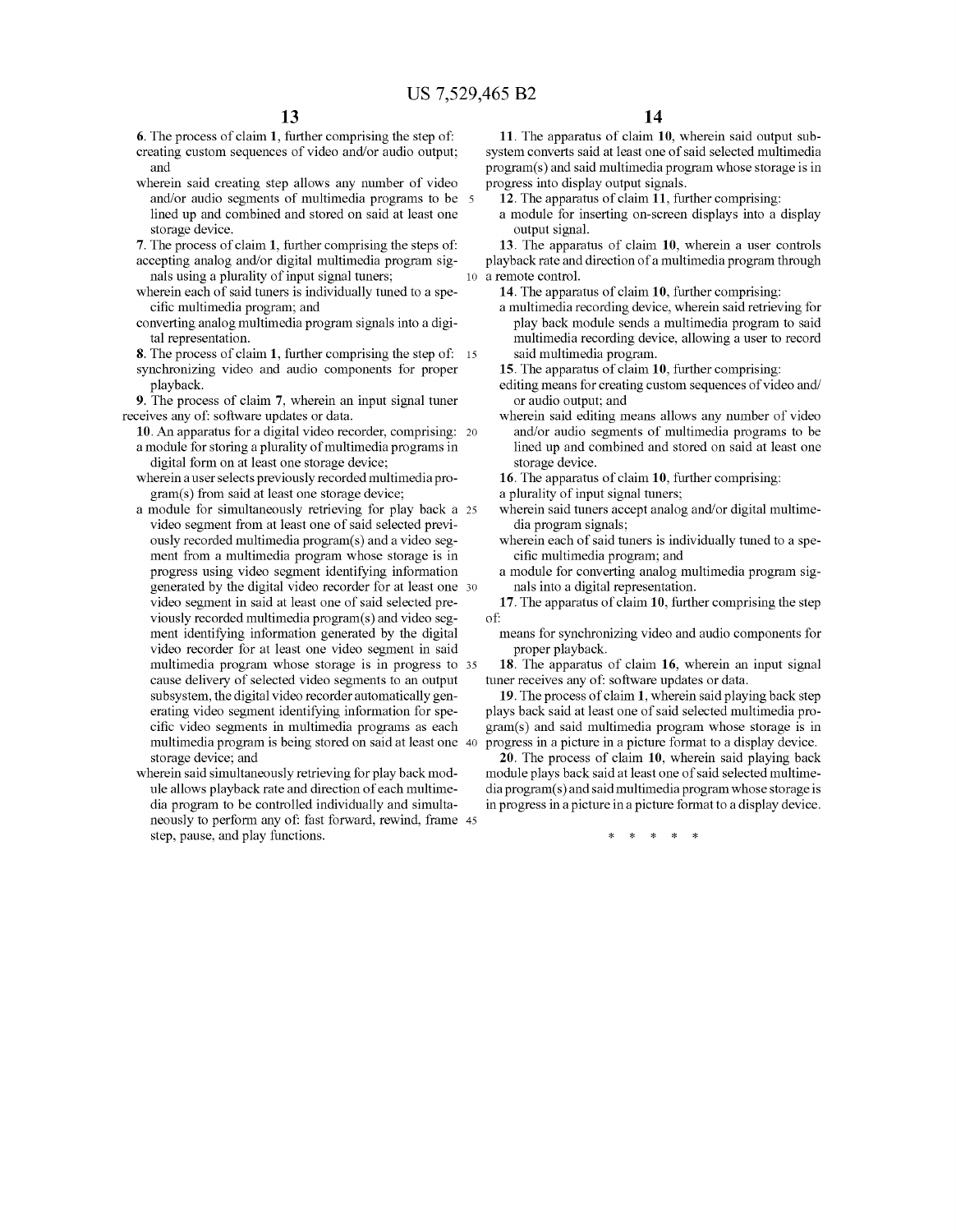## UNITED STATES PATENT AND TRADEMARK OFFICE **CERTIFICATE OF CORRECTION**

PATENT NO. : 7,529,465 B2 APPLICATION NO. : 10/081776<br>DATED : May 5, 200 DATED : May 5, 2009<br>INVENTOR(S) : James M. Ba : James M. Barton et al. Page 1 of 1

It is certified that error appears in the above-identified patent and that said Letters Patent is hereby corrected as shown below:

In Claim 20, at column 14, line 41 : "process" should be --apparatus--

Signed and Sealed this

Twenty-third Day of June, 2009

John Doll

JOHN DOLL *Acting Director of the United States Patent and Trademark Ofice*